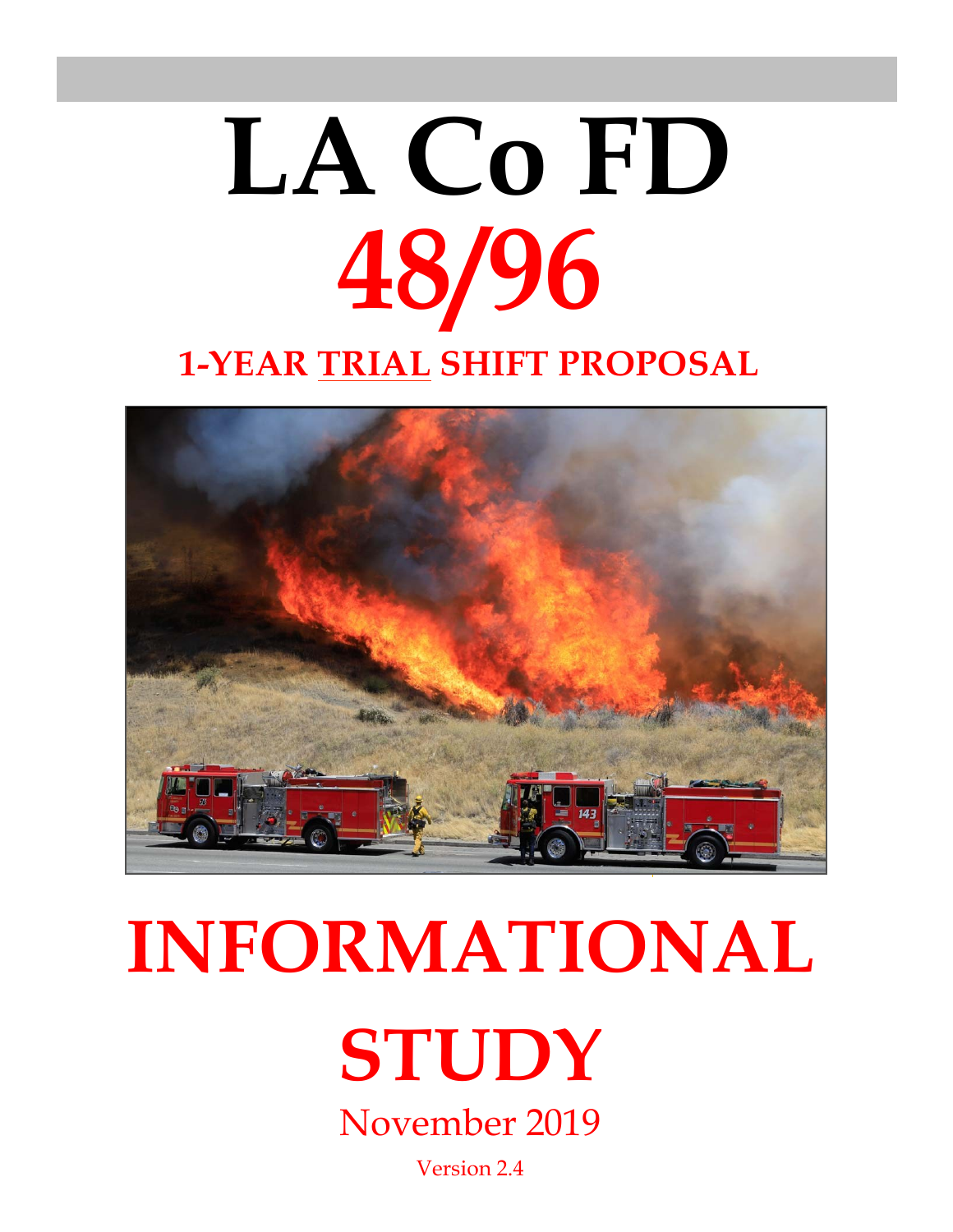## **Table of Contents**

| Other Departments experiences and benefits:           |  |
|-------------------------------------------------------|--|
| Moral, Communications, Productivity, Family Time11-12 |  |
|                                                       |  |
| Policies and Procedures                               |  |
|                                                       |  |
|                                                       |  |
|                                                       |  |
|                                                       |  |
|                                                       |  |

| Is our Department too big to go 48/96?       |  |
|----------------------------------------------|--|
|                                              |  |
| Where do the members of our Department live? |  |
|                                              |  |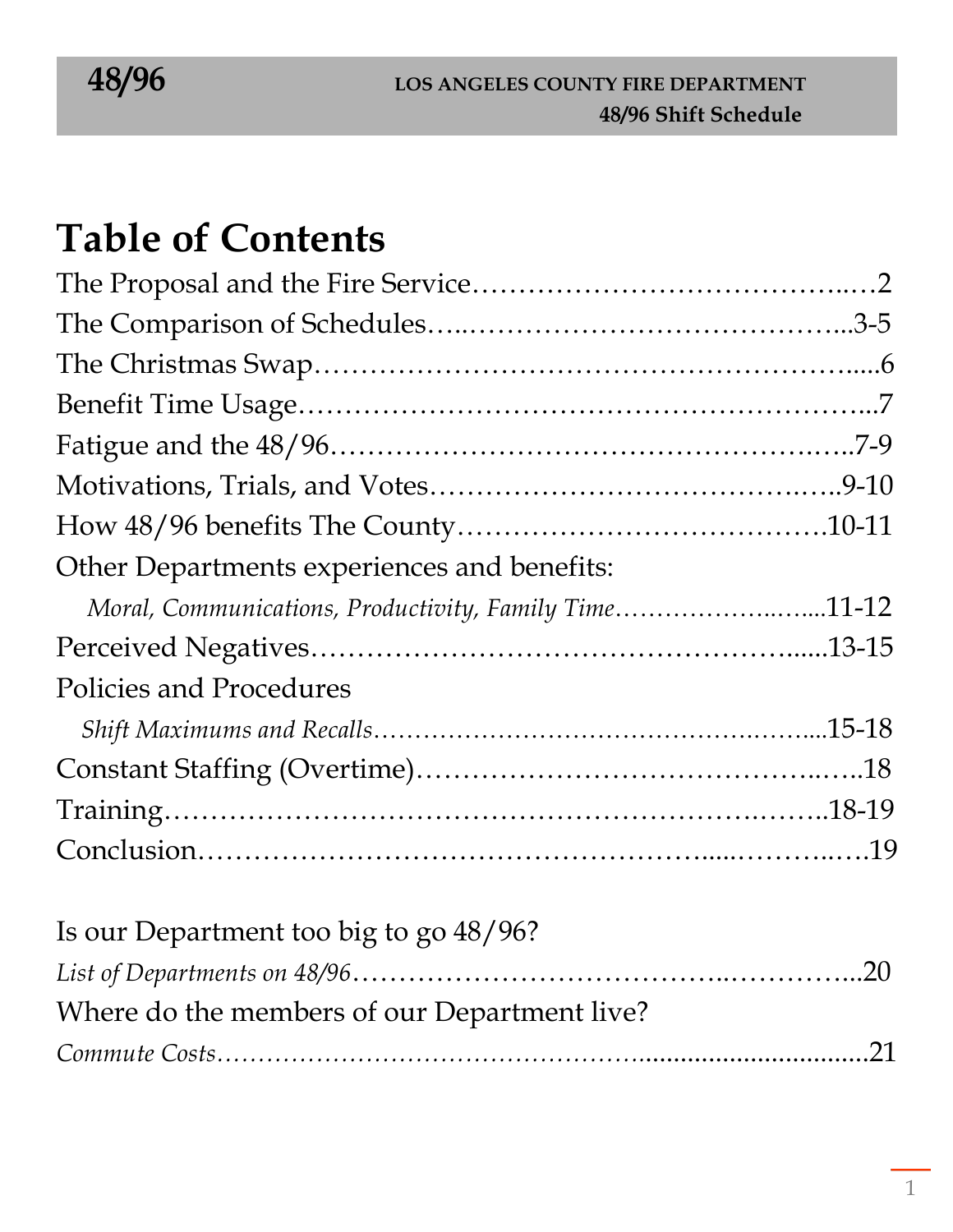## 48/96 Shift Schedule Proposal

This packet is a compilation of factual information that addresses most aspects of the 48/96 Schedule. Much of the information contained in this packet comes from reports written for the firefighters in the San Jose Fire Department, Salt Lake County Fire Department, Sacramento Area Firefighters Local 522, Orange County Fire Authority Local 3631, and Los Angeles City Local 112. The reports, which were prepared by their Locals, include information obtained directly from departments who currently work the 48/96 schedule. These departments closely mirror the demographics and complexities of the Los Angeles County Fire Department. Out of these reports, LA City is the only one that currently does not work the 48/96 Schedule yet they created a proposal report for their members.

This document will give the members of the Los Angeles County Fire Department the information necessary to make an informed decision regarding this schedule prior to the vote this next month. If the vote passes a **50%+1** in favor of the 48/96 TRIAL work schedule, then the Local 1014 Executive Board will take the necessary steps to pursue this trial schedule change with the Board of Supervisors and the Fire Chief. **TARGET START DATE: JULY, 1 2020** Towards the end of the 1-Year TRIAL, another vote will be taken to determine if we keep the 48/96 work schedule permanently.

#### **\*\*NO TAKE AWAYS\*\*: Absolutely No "take aways" will be bargained away for 48/96. No FLSA loss, No elimination of Time Exchanges (TXs), Comp Time or any other hard earned benefits.**

It is recommended by the Independent 48/96 Committee that an **escape clause** be written into the schedule change. This would allow any of the involved parties, namely the Membership of Local 1014 and the Los Angeles County Fire Department Administration to cancel the schedule change and revert back to the modified Kelly schedule at any time, should any serious issues arise that jeopardizes safety, productivity or the monetary concerns of the Los Angeles County Fire Department.

## The 48/96 and the Fire Service

The 48/96 has been utilized by professional fire departments since the early 1990s. The use of the 48/96 is widespread and rapidly gaining in popularity, with dozens of progressive fire departments switching to the 48/96 in the last 10 years. As seen on the attached list, this schedule is not a theoretical experiment in the fire service but a proven and valid schedule option. The Departments using the schedule are diverse in their demographics, management structure, and overall philosophies.

#### *One of the more factual findings of the 48/96 schedule was that all of the departments working the 48/96 share an overwhelming level of satisfaction with the schedule.*

It is noteworthy that all agencies instituted the schedule on a trial basis and after the trial **none of the agencies** chose to return to their previous schedule. Included, as an attachment, is a list of departments that are known to be working the schedule.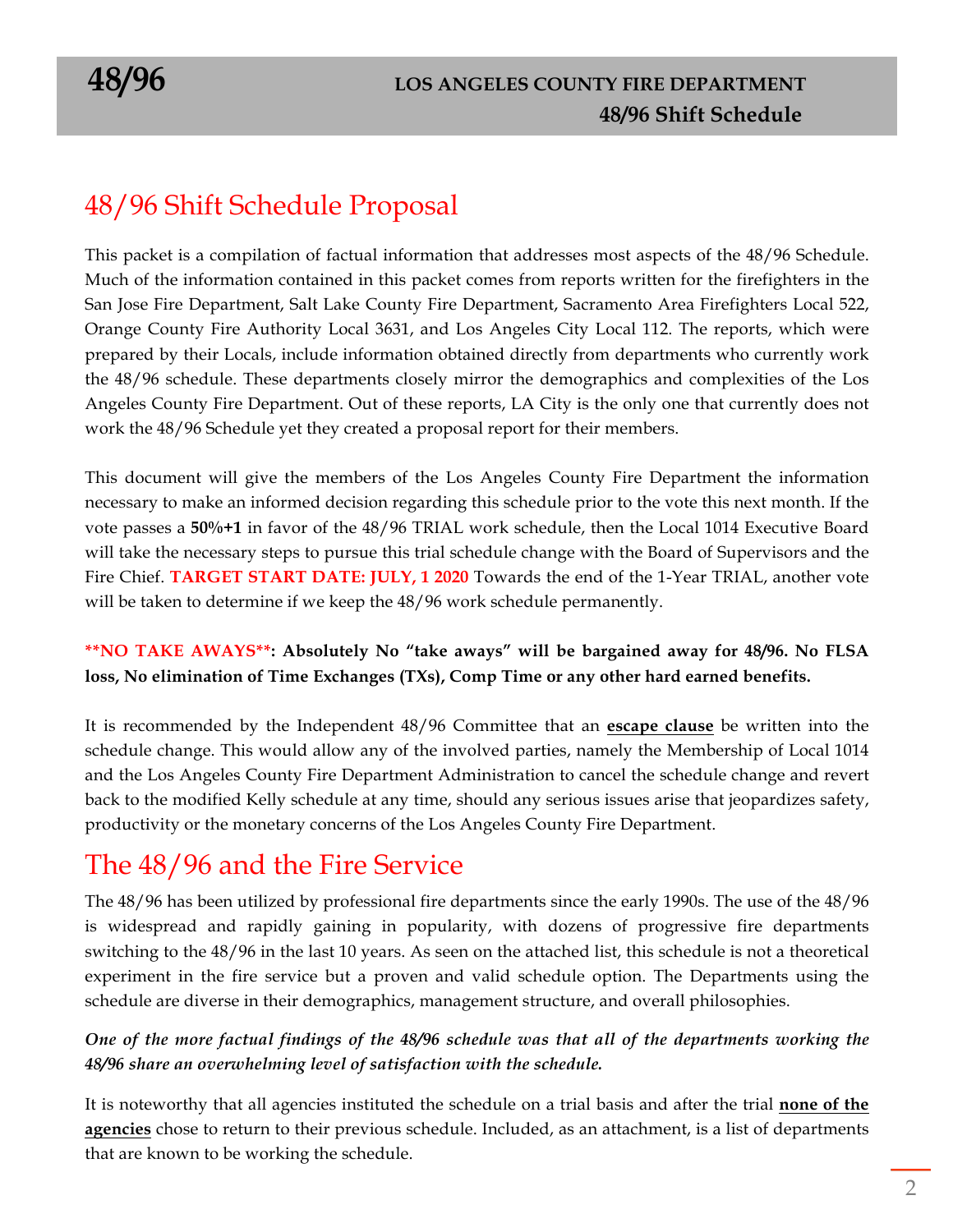## Comparisons of 48/96 vs. Current Schedule

The Los Angeles County Fire Department currently works the Modified Kelly Schedule. Below is an example of how the schedule progresses from the current.

| <b>CURRENT SAMPLE</b><br><b>JANUARY</b> |        |         |                  |          |                  | 2020     |
|-----------------------------------------|--------|---------|------------------|----------|------------------|----------|
| Sunday                                  | Monday | Tuesday | Wednesday        | Thursday | Friday           | Saturday |
|                                         |        |         | B                | C        | B                | C        |
| A                                       | B      | A       | В                | C        | A                | C        |
| A                                       | B      | C       | B                | C        | A                | B        |
| A                                       | B      | C       | A                | C        | A                | В        |
| C                                       | B      | C       | $\blacktriangle$ | В        | $\blacktriangle$ |          |

| <b>48/96 SAMPLE</b><br><b>JANUARY</b> |        |         |           |          |        | 2020     |
|---------------------------------------|--------|---------|-----------|----------|--------|----------|
| Sunday                                | Monday | Tuesday | Wednesday | Thursday | Friday | Saturday |
|                                       |        |         | A         | A        | B      | В        |
| C                                     | C      | A       | A         | В        | B      | C        |
| C                                     | A      | A       | B         | B        | C      | C        |
| A                                     | A      | В       | В         | C        | C      | A        |
| Δ                                     | B      | В       | C         | C        | A      |          |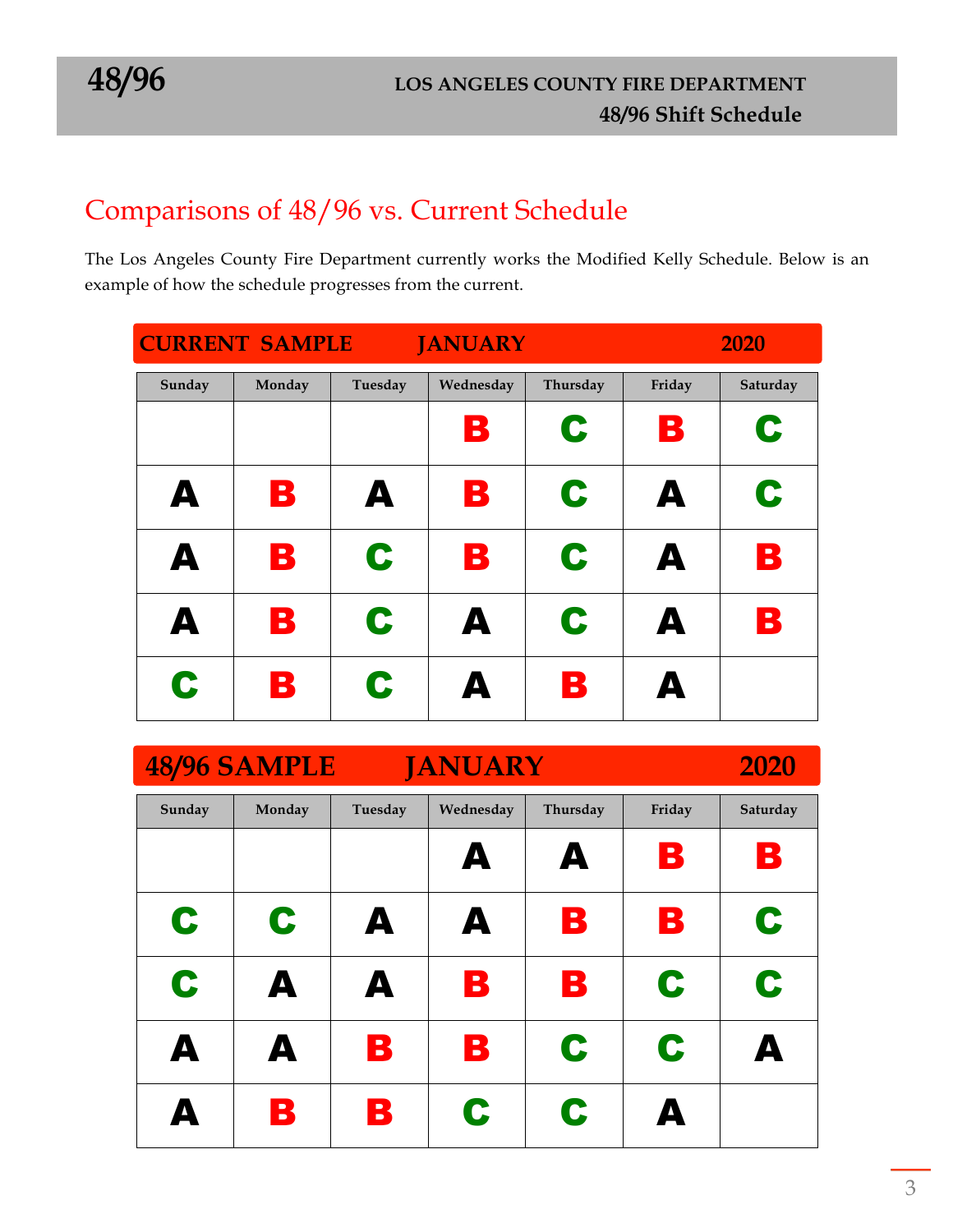## Comparisons of 48/96 vs. Current Schedule (Cont.)

#### **O=OFF X=WORK (A-Shift)**

| <b>Current Schedule</b>          |                               |  |                                          |  |  |  |  |  |  |
|----------------------------------|-------------------------------|--|------------------------------------------|--|--|--|--|--|--|
|                                  | $ABA$ $BC$ $ACA$ $BCBC$ $ABA$ |  |                                          |  |  |  |  |  |  |
|                                  |                               |  | $\overline{XOX}$   OO   XOX   OOOO   XOX |  |  |  |  |  |  |
| 3 Shifts Working 56 Hours a Week |                               |  |                                          |  |  |  |  |  |  |

| 48/96 Schedule                             |  |  |  |  |  |  |  |
|--------------------------------------------|--|--|--|--|--|--|--|
| <b>BBCC</b>  <br>$AA$   BBCC  <br>AA<br>AA |  |  |  |  |  |  |  |
| $ 0000 $ XX $ 0000 $ XX<br>XX.             |  |  |  |  |  |  |  |
| 3 Shifts Working 56 Hours a Week           |  |  |  |  |  |  |  |

#### **48/96 and Current Schedules are both:**

- 3 Platoon, **ABC**
- 56 hours per week
- 112 hours per pay period
- 121 shifts per year

As shown in the example the number of shifts and hours worked remains identical, only the configuration of the hours change. **An important finding is that none of the Fire Departments that switched to the 48/96 schedule experienced any** *change* **in the FLSA payout schedule.** *\*OCFA did experience a temporary change to FLSA, but was not a result or condition related to them achieving 48/96--* **Per the Local 3631 VP involved in the negotiations. Since then, OCFA has re-acquired their FLSA.**

#### Current Schedule

• 12-day work cycle

• For a given day, example Monday: work 4 consecutive Mondays, off next 8 consecutive Mondays

## 48/96 Schedule

- 6-day work cycle
- Rotation falls back one day each cycle: Thursday/Friday, Wednesday/Thursday,
- Tuesday/Wednesday.

• For a given day, example Monday: work 2 consecutive Mondays, off next 4 consecutive Mondays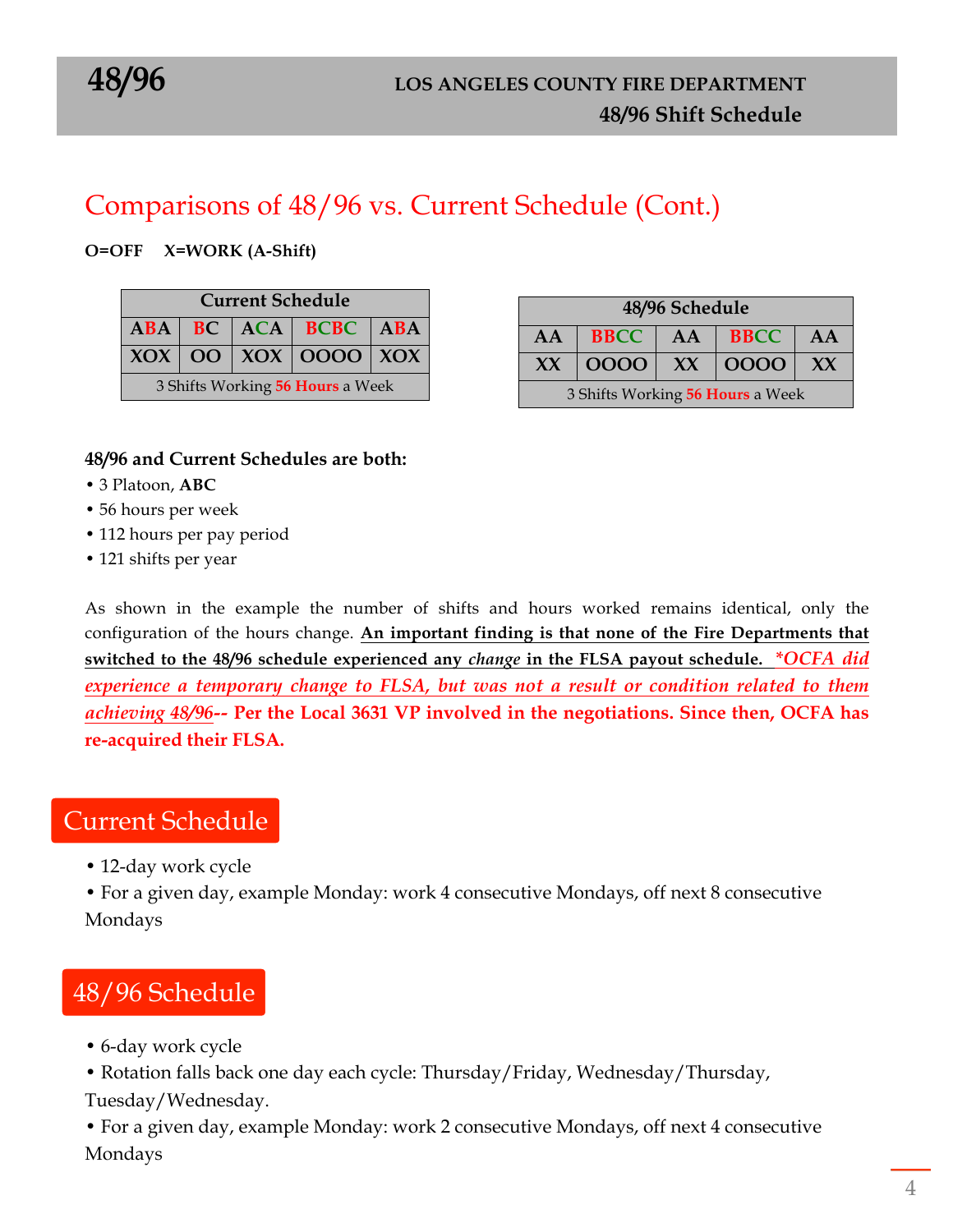## **48/96 LOS ANGELES COUNTY FIRE DEPARTMENT 48/96 Shift Schedule**

#### **Four Days Off**

**Mornings at Home (Not traveling to or from work)** 

**Complete Weekends Off** 

**Work 1 Weekend Day (SAT or SUN)** 

**Work 2 Day Weekend (SAT & SUN)** 

**3 Day Weekends OFF (SAT-MON or FRI-SUN)** 

**4 Day Weekends OFF (FRI-MON)** 

**Ability to work MORE OT/TX/COMP TIME without working a 72** 

**Ability to work MORE OT/TX/COMP TIME without working a 48** 

**OT/TX/COMP TIME Potential- Work 4 OT/TX per month and never work a 72.** 

**Commutes per year** 

**Current Schedule**  2.5 per month 30 per year

**Current Schedule**  10 days per month 33% of mornings at home 120 per year

**Current Schedule**  17 per year 33% of weekends off per year

> **Current Schedule**  35 per year

**Current Schedule**  None

**Current Schedule**  13 off per year

**Current Schedule**  5 off per year

**Current Schedule**  8 per month 96 per year

**Current Schedule**  3 per month 36 per year

**Current Schedule**  240 Commutes per year

**Current Schedule**  NOT POSSIBLE

**48/96 Schedule 5 per month 60 per year 30 more per year (100% INCREASE)** 

> **48/96 Schedule**  15 Days per month 50% of mornings at home **180 per year (50% INCREASE)**

**48/96 Schedule**  25 per year **50% of weekends off per year** 

**48/96 Schedule**  17 per year **18 LESS per year (50% REDUCTION)** 

> **48/96 Schedule 9 per year**

**48/96 Schedule 17 off per year MORE Sat-Mon or Fri-Sun**

> **48/96 Schedule 8 off per year MORE Fri-Mon OFF**

**48/96 Schedule 10 per month 120 per year (25% INCREASE)**

**48/96 Schedule 5 per month 60 per year (80% INCREASE)** 

**48/96 Schedule POSSIBLE AND STILL HAVE 3 FULL 4 DAYERS!!** 

> **48/96 Schedule 120 Commutes per year (50% LESS COMMUTES)**





₫Φ₫ More Family Time

E 1 More Recreation Time

ቆቅቑቀ More Family Time

ឃ More Recreation Time

秤軸 More Family Time

⊾ More Recreation Time

种种 More Family Time

€ † More Recreation Time

i∯≬ More Family Time

► More Recreation Time







More Recreation Time

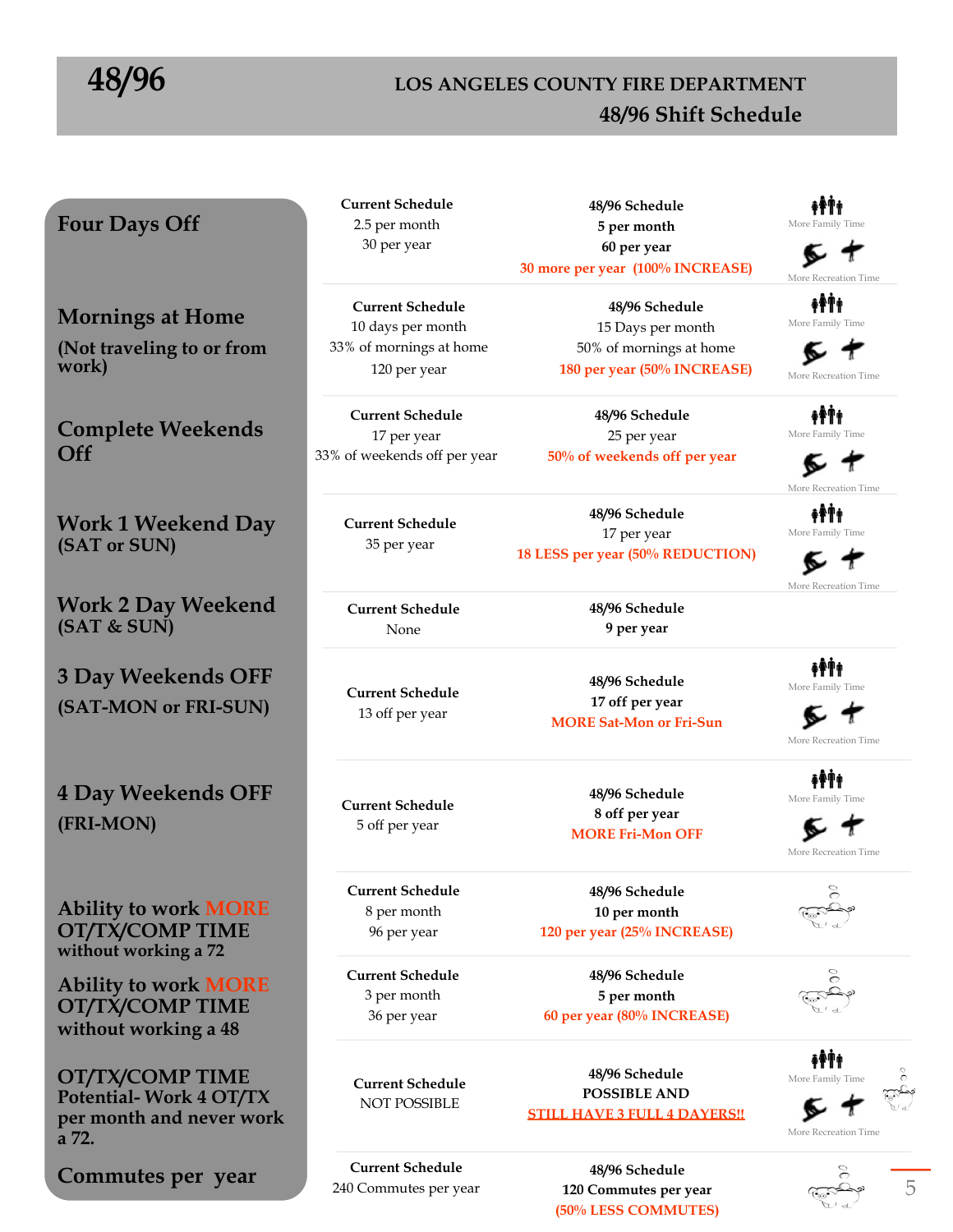#### $P^2$ Shifts Falling on December 24 & 25 (Christmas Swap)

The proposed 48/96 1-Year Trial schedule uses an *adjustment* that assures no shift will have to work both Christmas Eve and Christmas Day. This is consistent with departments currently working the 48/96. The adjustment is only needed every other year; it is simple and does not negatively affect any one shift. With the 48/96 each shift will work the same number of holidays as with the current schedule. A similar adjustment can be made for New Years Eve Day and New Years Day if the membership wishes.

| 48/96  | <b>DECEMBER CHRISTMAS</b> |                                        |           |          |        |          |  |
|--------|---------------------------|----------------------------------------|-----------|----------|--------|----------|--|
| Sunday | Monday                    | Tuesday                                | Wednesday | Thursday | Friday | Saturday |  |
|        |                           |                                        | A         | A        | В      | В        |  |
| C      | C                         | A                                      | A         | B        | B      | C        |  |
| C      | A                         | A                                      | В         | В        | C      | C        |  |
| A      | A                         | 24<br>$\blacksquare$<br>$\blacksquare$ | 25<br>B   | C        | C      | Д        |  |
| Δ      | B                         | B                                      | C         | C        | Д      |          |  |

| 48/96  | <b>DECEMBER CHRISTMAS SWAP</b> |                 |                   |          |        |          |
|--------|--------------------------------|-----------------|-------------------|----------|--------|----------|
| Sunday | Monday                         | Tuesday         | Wednesday         | Thursday | Friday | Saturday |
|        |                                |                 | A                 | A        | В      | В        |
| C      | C                              | A               | A                 | В        | B      | C        |
| C      | A                              | A               | В                 | В        | C      | C        |
| A      | A                              | B <sup>24</sup> | $\mathbf{C}^{25}$ | B        | C      | А        |
| Δ      | В                              | B               | C                 | C        |        |          |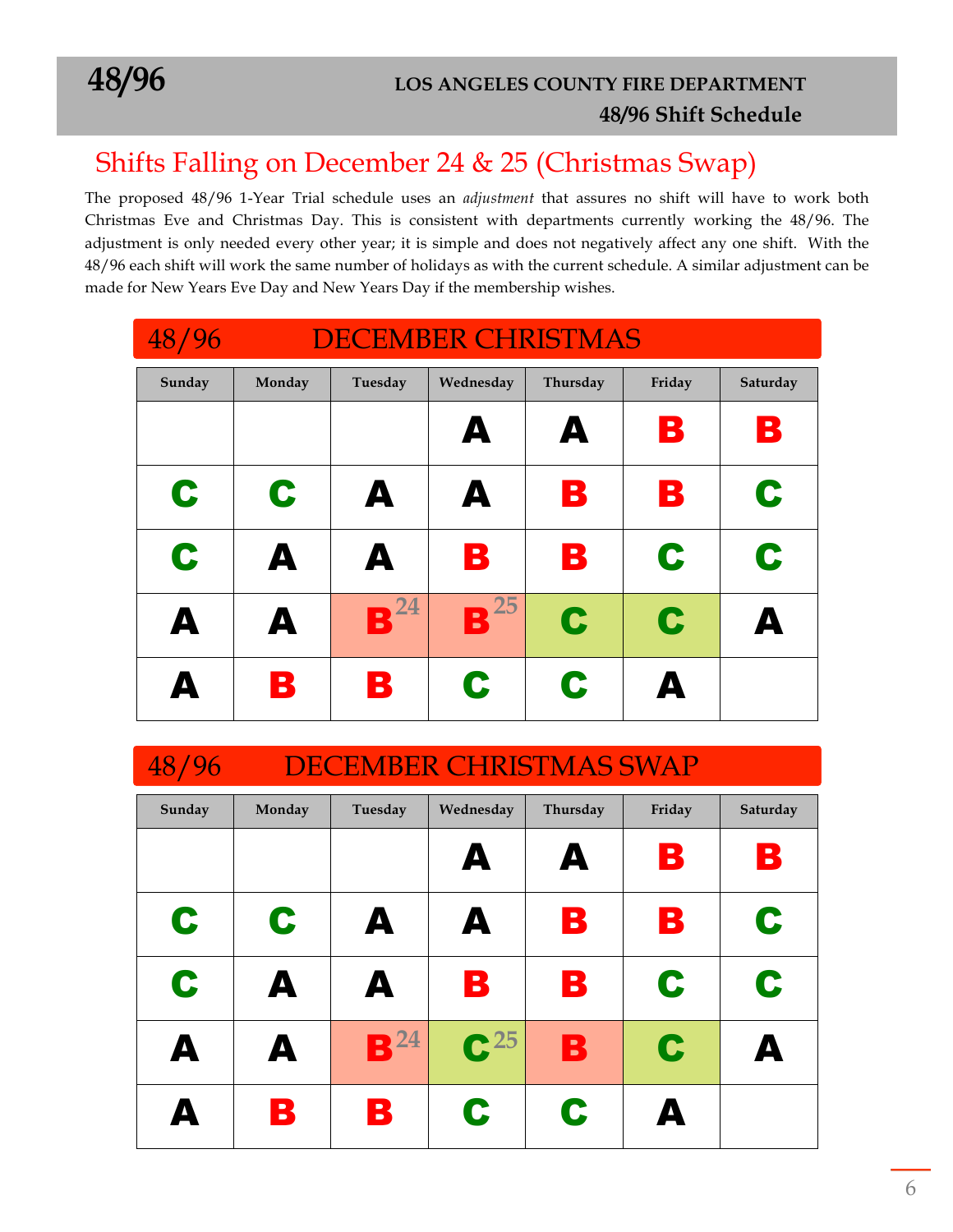|                       | Benefit Time Usage (Maximum Consecutive Days OFF) |                               |
|-----------------------|---------------------------------------------------|-------------------------------|
|                       | Current<br>Schedule                               | 48/96 Schedule                |
| <b>1 Shift Leave</b>  | 6 or 4 days off                                   | 5 days off                    |
| 2 Shift Leave         | 9 days off                                        | 10 days off                   |
| <b>3 Shift Leave</b>  | 11 days off                                       | 11 days off                   |
| <b>4 Shift Leave</b>  | 16 days off (Annual Vacation)                     | 16 days off (Annual Vacation) |
| <b>5 Shift Leave</b>  | 18 days off                                       | 17 days off                   |
| <b>6 Shift Leave</b>  | 21 days off                                       | 22 days off                   |
| <b>7 Shift Leave</b>  | 23 days off                                       | 23 days off                   |
| <b>8 Shift Leave</b>  | 28 days off                                       | 28 days off                   |
| <b>9 Shift Leave</b>  | 30 days off                                       | 29 days off                   |
| <b>10 Shift Leave</b> | 33 days off                                       | 34 days off                   |

## Fatigue and the 48/96

#### *Many employees support the 48/96 because of the fact that over time, the schedule can significantly reduce fatigue.*

Prior to the schedule change, many individuals were concerned about possible increases in fatigue resulting in the schedule change. Many Departments working the 48/96 found that after the schedule change, the issues of increased fatigue were not realized. In regards to short-term fatigue, members stated that their levels of fatigue were comparable or higher on the 3rd shift of the departments on the Kelly schedule, which offers no significant rest periods between shifts, when compared with the second shift of the 48/96.

Departments that have switched to the 48/96 schedule have not seen increases in injuries or disabilities resulting from the schedule change. These positive findings can be attributed in part to a reduction in long-term fatigue.

#### **Short-term fatigue**

Short-term fatigue can be defined as consecutive hours without a significant amount of sleep. Once adequate sleep has been obtained, cumulated lack of sleep leads to long-term fatigue. During busy periods short-term fatigue would be expected to increase for some individuals working the 48/96. Short-term fatigue is also comparable to the Kelly (3/4) schedule and with any other schedule where an employee can be expected to work for extended hours. Firefighters' working extended shifts, such as 48s & 72s, is not new to the Los Angeles County Fire Department. Due to constant Staffing (OT) and/or trades, firefighters frequently work 48s and 72s within the current schedule framework in the Los Angeles County Fire Department without any significant issues or problems with fatigue.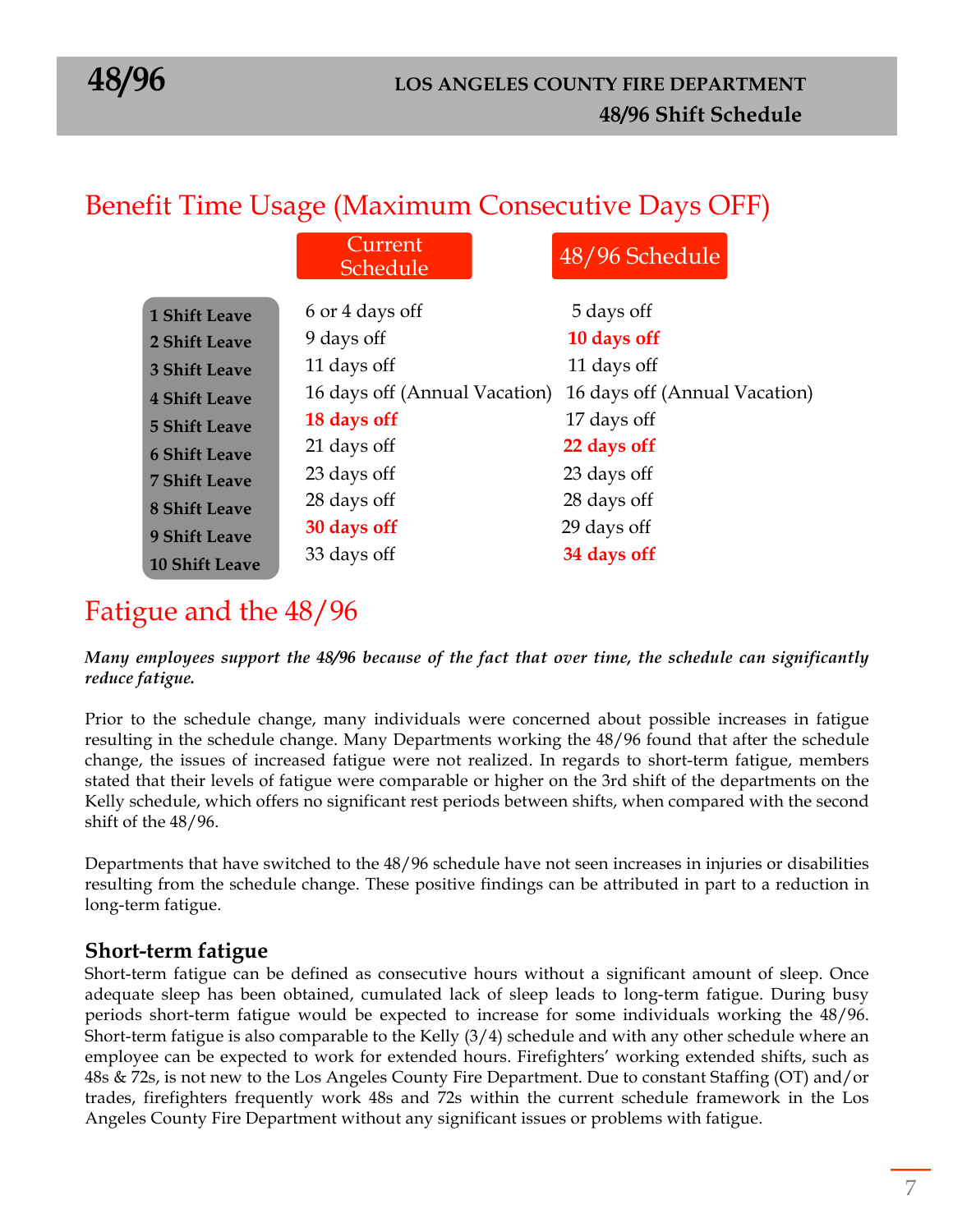#### **Short-term fatigue (Continued)**

In fact, just about every day of the year we have employees either beginning or ending a 48 or 72 hour shift. Independent of which schedule we work we will have exceptionally busy shifts or periods from time to time, which will require adjustments to the daily routine. When short-term fatigue is identified by the Station Captain, they have the ability to modify those daily routines to ensure adequate rest for their personnel. This is the nature of the fire service in a metropolitan area. Departments we contacted, felt that short-term fatigue was not any more of a significant issue than with other work schedules.

Short-term fatigue ONLY becomes a serious issue when coupled with long-term fatigue.

*One of the biggest advantages of the 48/96 is that it allows employees more opportunity to recover from sleep deprivation associated with long-term fatigue***.**

#### **Long-term fatigue**

*Long-term fatigue can be defined* **as** *the accumulation of fatigue that lasts over weeks, months or longer periods without adequate rest periods***.** Long-term fatigue is more hazardous to employees in emergency services than short-term fatigue because the body is less able to compensate for the lack of rest than with short-term fatigue.

#### **The 48/96 schedule decreases long term fatigue in four ways;**

**1.** Every time an employee leaves work he/she goes on a 4-day/rest period. *The 48/96 increases rest periods (4-days) by 50%, increasing the number from 30 to 60 a year.* In addition, the frequency of "4 days increases to a "4-day" every 6 days as opposed to every 12 days with the Modified Kelly schedule. An employee who works overtime shifts during their "4-days" sees his/her percentage of "4-days" increase even more significantly. For example, an employee who works an average of 10 overtime shifts a year, during their "4 days", can see an increase of "4-days" of 67% from 30 to 50 a year, while an employee who works 20 overtime shifts a year, during their "4 days", can see a 100% increase in the number of "4-day" on an annual basis from 20 to 40 a year.

#### **2.** *The 48/96 increases the number of " home sleep in days" (days waking up and not going to work) by 50%, increasing the number from 10 to 15 per month.*

Working overtime shifts during employees "4-days" has a similar effect in increasing the percentage of "sleep in days" when compared to the current schedule.

**3.** *The 48/96 reduces the number of days/hours an employee and family spends getting ready for work and time in the commute by 50%.* A reduction of time spent commuting reduces both stress and fatigue. 48/96 also **REDUCES** the exposure to **TRAFFIC CONGESTION** or being involved in **POSSIBLE ACCIDENTS**.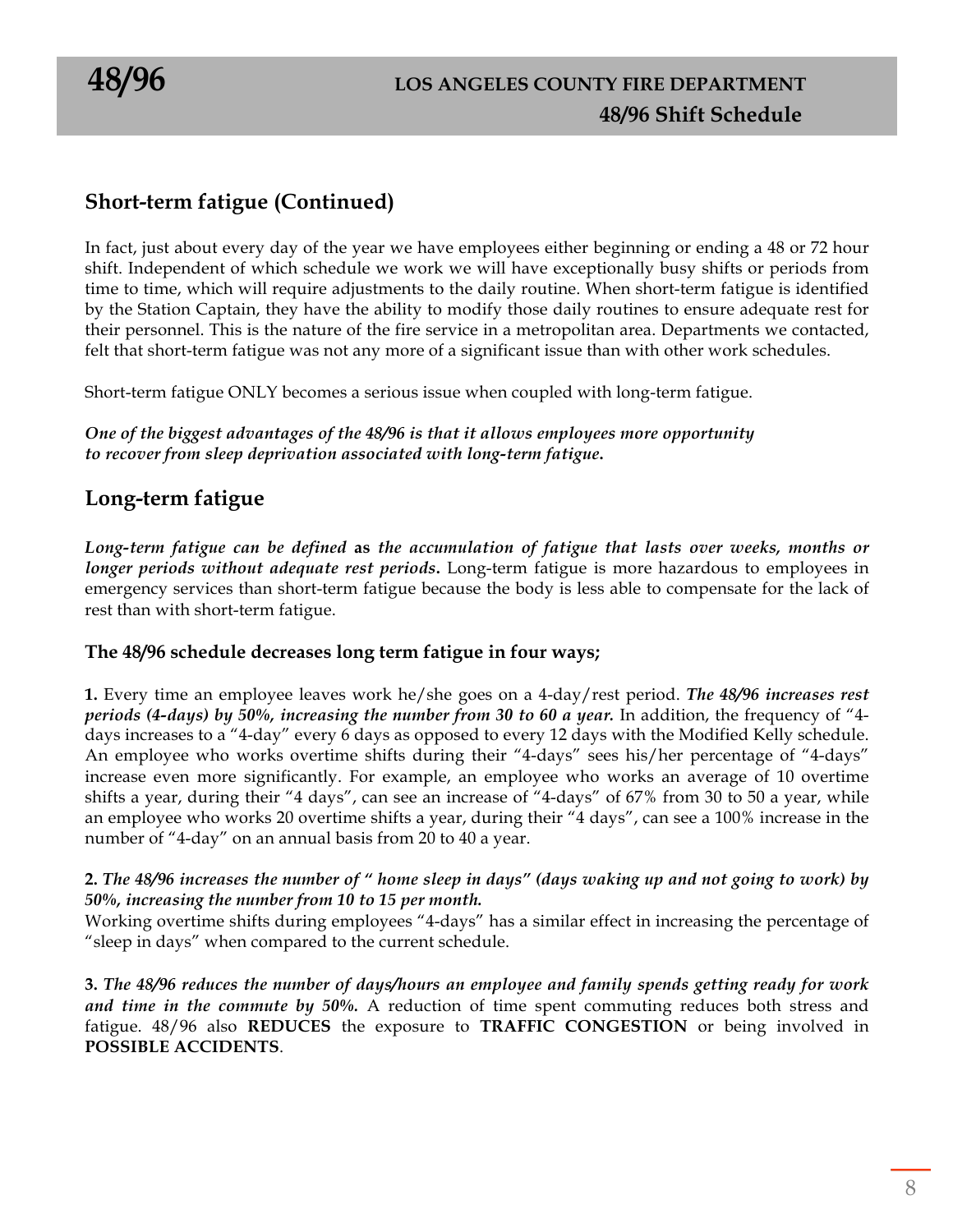#### **Long-term fatigue (Continued)**

**4.** *The 48/96 is more forgiving for employees working overtime or trades.* As shown in item #1, an employee working the 48/96 can work 20 additional shifts a year and still have the same number "4 days" (rest periods) a year (40) as an employee working the current schedule who works no additional shifts. In addition, the 48/96 increases the number of days an employee can work a trade or overtime shift without it resulting in a 48 or 72. Because the schedule increases the number of "4-days" by 50%, with the 48/96 schedule you can work 4 overtimes per month, never work a 72-hour shift AND still have 3 complete four days a month!! That's impossible to do with our current schedule...

*Due to the reductions in long-term fatigue and stress, employees are better able to handle short-term fatigue and stress resulting from busy shifts, or from working additional days (OT & Trades), resulting in a quicker recovery periods.*

## Additional Findings

#### **What are the motivations for a schedule change?**

Most of the departments were motivated by the reduction in commuting and the fact that employees could spend more time at home with their families. **(2018- Los Angeles ranked #1 in MOST STRESSFUL COMMUTE IN US)** A number of departments chose to switch as a means of attracting and maintaining employees. Many departments changed because they saw the positive benefits and improvements in moral in surrounding departments who had switched to the 48/96.

#### *In all cases it was a member(s) from labor who brought the idea to their department for consideration.*

The departments that switched schedules saw the 48/96 as a progressive schedule, one that addressed many of the concerns and problems that employees and administrations are facing, and will continue to face, in large metropolitan areas. The departments saw the schedule as a significant benefit allowing newer employees and families the flexibility to live in desirable locations that offer affordable housing, thus facilitating the ability to commute to work in unsustainable conditions in worsening freeway traffic.

#### **Was the 48/96 schedules implemented on a trial basis?**

Most departments implement a **1-year to 1 ½ -Year trial period**. Some implemented a six-month trial period. In all cases, language was included to allow labor or management to opt out of the trial period at any time (escape clause). No departments exercised this clause.

#### **Was there a membership vote before and / or after the trial period?**

In all cases, members voted to approve a trial period. In all cases, members voted again after the trial period to adopt the 48/96 schedule. One department used an intermediate vote at 6 months to extend the trial period an additional 6 months before a final vote at 1 year.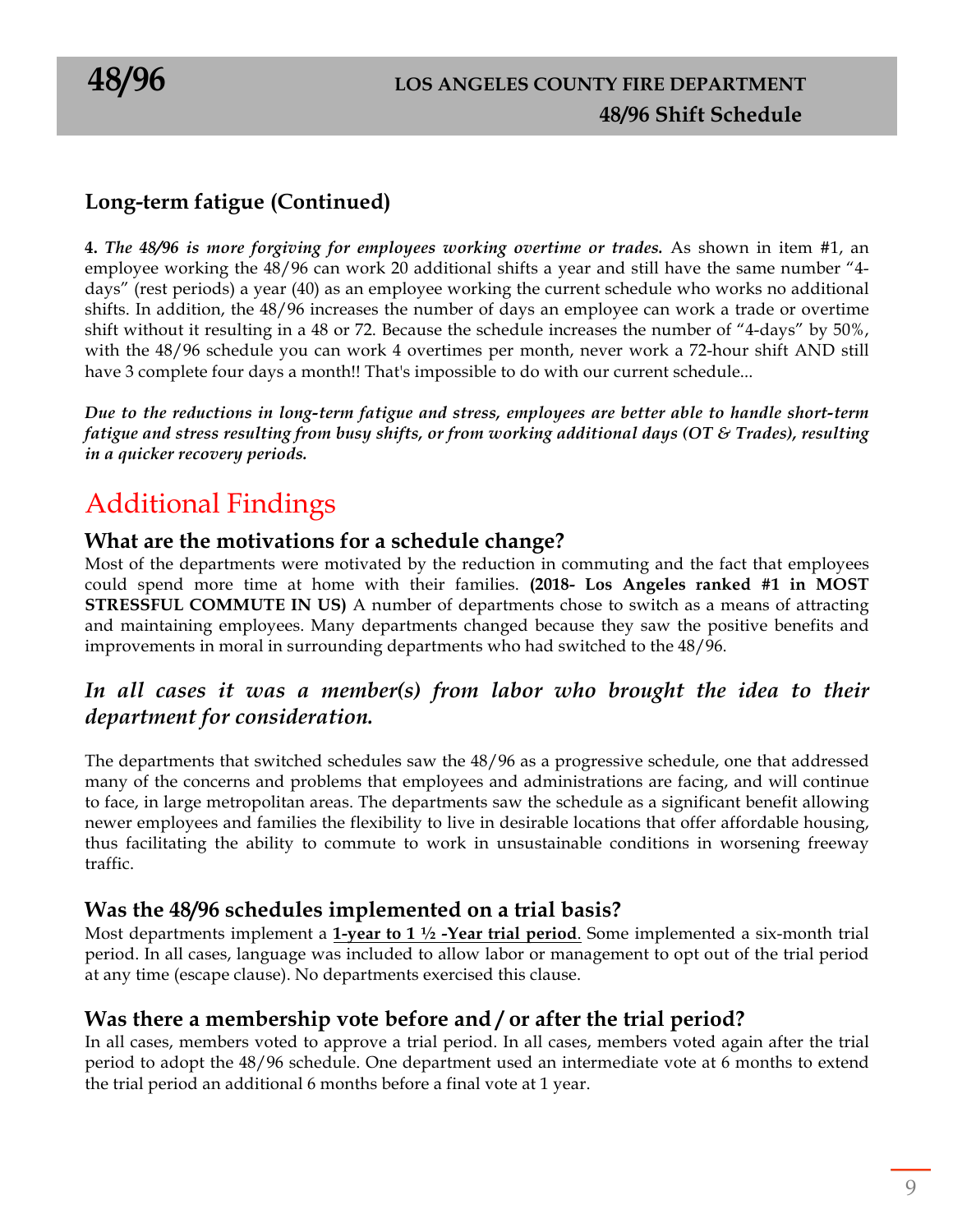### **Additional Findings (Continued)**

#### **What were the findings for each vote?**

In all cases, a simple majority was needed to approve a trial period. Votes for the *initial* trial period ranged from 52% to 84% in favor.. Note that, with ALL the other Departments, the final votes to adopt the schedule at the end of the 1-year trial period ranged from 90% to 100% in favor. Only two were below 90%, one at 80% and one at 75%.

#### *In every case, the percentage in favor was much higher on the second vote.*

Many of the members the committee interviewed for this survey (from labor and management) initially voted against the trial period. The majority of them have since become advocates of 48/96.

#### **Every department who completed a trial period chose to adopt the 48/96 schedule!**

#### **How does this Schedule Change benefit the County?**

The 48/96 Schedule change is a win-win for The County as it feeds directly into several important priorities and mandates for the Board of Supervisors.

#### **Helps with Compliance**

**Compliance with County Code Title 5, Personnel, Chapter 5.90, Vehicle Trip Reduction Ridesharing** "This chapter sets forth the actions department heads which supervise County employees at any County worksite of one hundred or more employees must take to promote County employee participation in **trip reduction** and ridesharing programs. These programs are intended to **reduce traffic congestion and air emissions from vehicles used for commuting between home and the worksite**. This chapter also is intended to establish requirements at least as effective as Rule 2202 of the South Coast Air Quality Management District ("SCAQMD") in increasing Average Vehicle Ridership at County worksites."

#### **Compliance with South Coast Air Quality Management District RULE 2202 - ON-ROAD MOTOR VEHICLE MITIGATION OPTION**

Rule 2202 is designed to reduce mobile source emissions from employee commutes. The Rule provides employers with a menu of emission reduction strategies that can be implemented to meet the designated emission reduction target (ERT) for their worksite. As an alternative to meeting an ERT, Rule 2202 also allows employers the option to implement an Employee Commute Reduction Program (ECRP) that meets the rule exemption requirements. The implementation of an ECRP is expected to lead to achievement and maintenance of the employer's designated average vehicle ridership (AVR) target, determined by the worksite's AVR Performance Zone pursuant to Rule 2202 (l)(3), through the reduction of work related vehicle trips.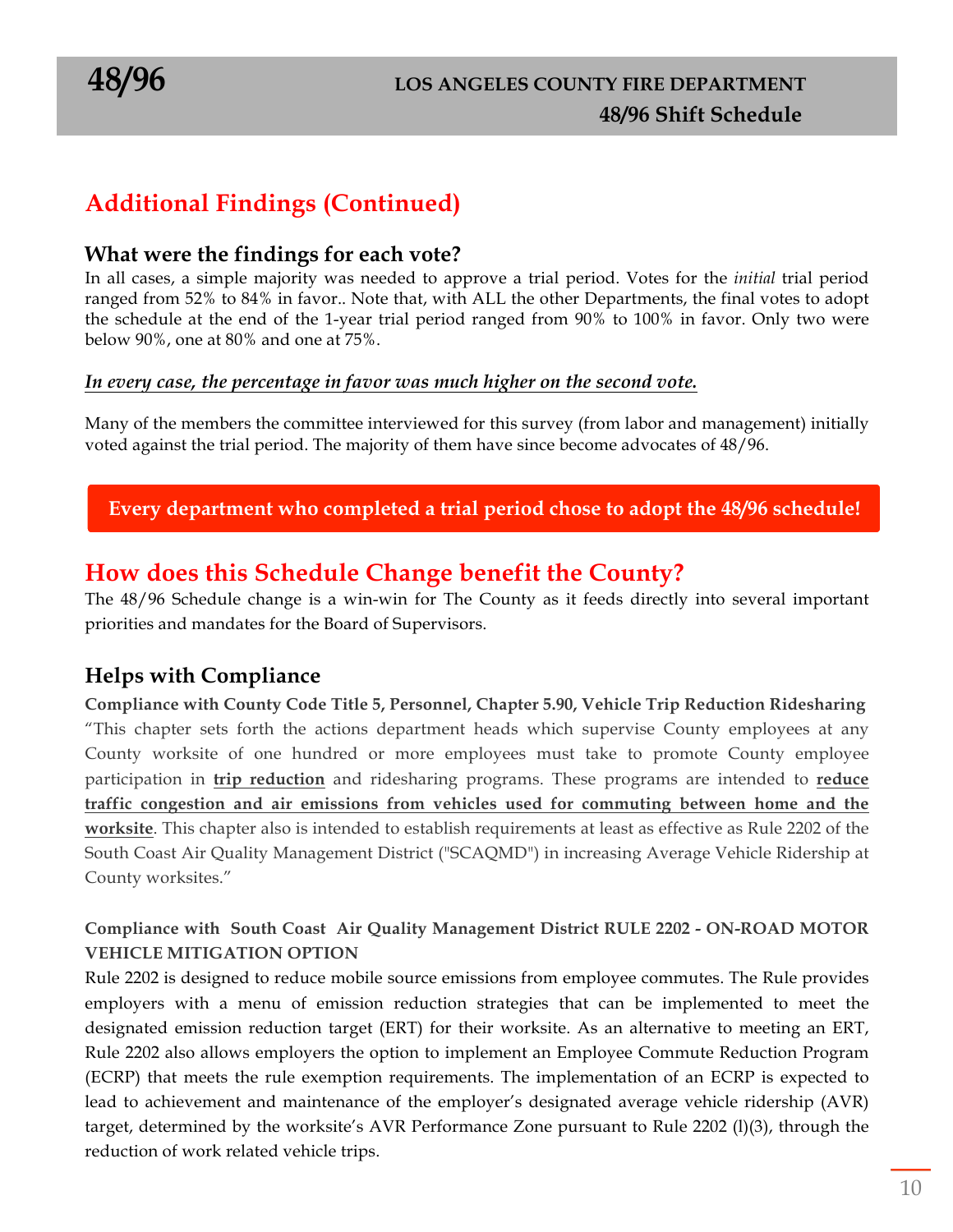## **How does this Schedule Change benefit the County? (Continued)**

#### **Helps meet Board of Supervisors Sustainability Plan (2019)**

https://ourcountyla.org/plan

"Our County Sustainability Plan is one of those big solutions maybe the biggest one yet. It charts a path forward to not only confront climate change and pollution, but do so in ways that also address other challenges, like mobility, the housing affordability crisis, and longstanding inequalities."- Janice Hahn

"The strategies and actions in the plan address everything from climate change and water management to energy and land use," said Los Angeles County chief sustainability officer, Gary Gero. "We also tackle transportation, air quality, public health and resiliency concerns for a truly regional vision for the present and future generations of Los Angeles."

This proposed Schedule Change will cut our commutes in half, removing 1000+ vehicles off of our congested roads everyday, thus reducing carbon emissions and creating a more sustainable LA County. We're ready to participate in this bold new plan! This feeds directly into Goal 7- A Fossil Fuelfree LA County.

#### **What are the Benefits that other Departments have experienced?**

#### **Improved Moral**

This is supported, in part, by the high percentage of vote approval at the end of the trial periods. Improved moral was a comment heard over and over. Employees are well rested after 4 days off and are eager to come to work. Employees felt more productive and better organized on and off duty. Fewer transitions between shifts made for less duplication, better communication and more operational continuity.

#### **Increased productivity and project follow through on duty**

Employees found that the 48/96 schedule allowed for more flexibility in scheduling daily work schedules over two days. Members with program responsibilities can leave paperwork on their desk to work on for two days. Follow-up meetings and phone calls are easier to follow up on the second day.

#### **Better communication between shifts**

Fewer transitions between shifts mean more day-to-day continuity. Less lost information at shift exchanges.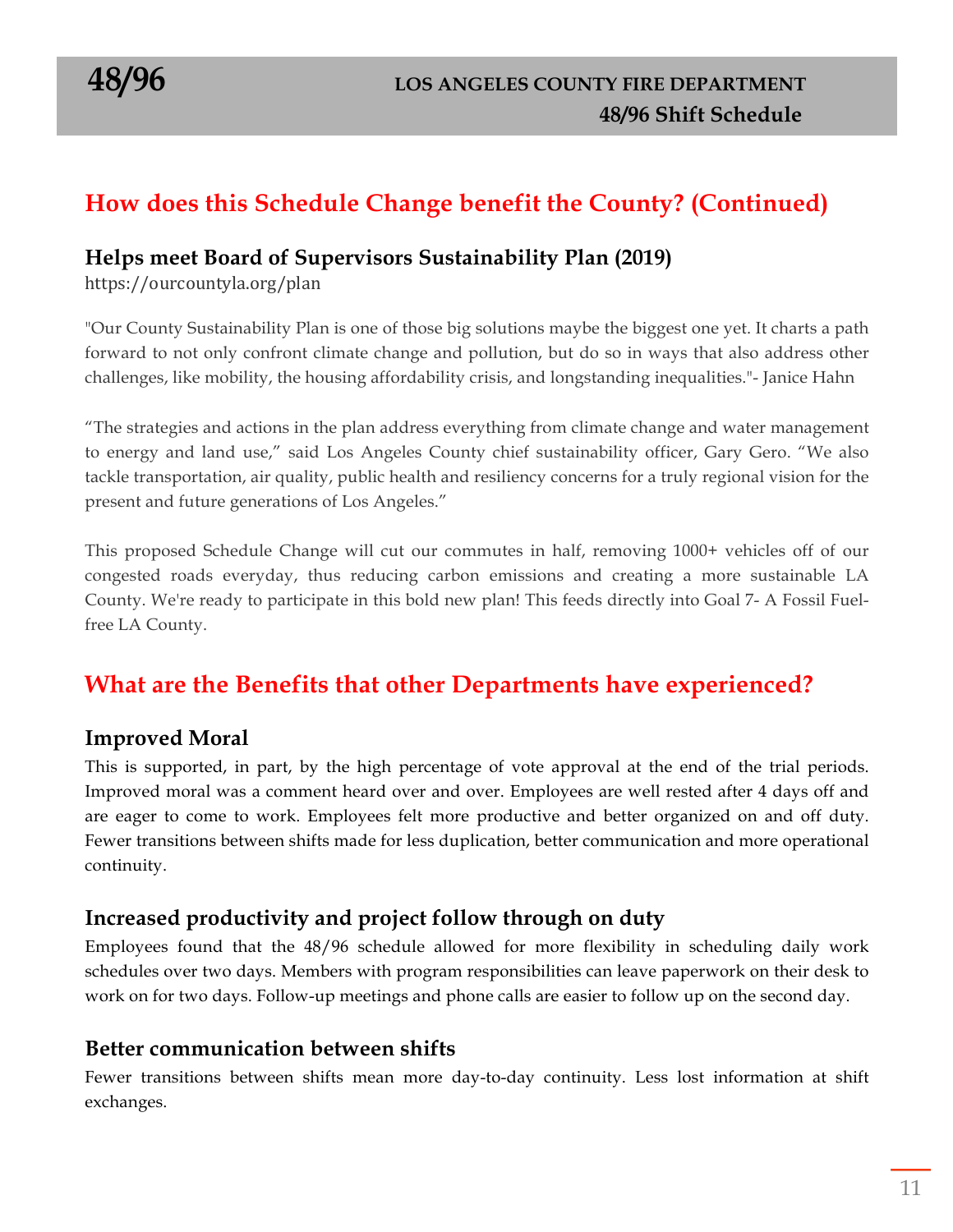#### **What are the benefits that the departments experienced? (Continued)**

#### **Less duplication of work**

The same personnel are on duty the first and second shift. Example: Shopping for food can be done once on the first shift for both days. This leaves more time for training, cleaning and maintenance. Some members stated that is was as simple as "I have to make my bed less…"

#### **More time at home/ with family and friends/ more personal time**

Employees with an average commute will gain an average of 20 hours per month. Employees living locally will gain an average of 10 hours a month. This is dead time that would be spent getting ready for work and commuting on the Modified Kelly schedule. In addition, members will have more opportunities to connect with family and friends on a Monday-Friday schedule without having to get up the following morning. Members will have 50% more mornings free to contribute and be apart of the morning house hold routines such as getting the kids to school and activities.

#### **8 additional full weekends off a year**

Members with children in school or a spouse that works Monday- Friday find this feature especially appealing. 50% of the weekends each year are free for sports activities, travel etc. versus only 33% are available now on the current schedule each year.

#### **30 additional "4 days" a year**

Every time you go home, you go home to a 4-day. You get extra opportunities for home projects, travel, camping, etc. More mornings for personal endeavors!

#### **Increased productivity at home**

A member doing chores and projects around the house can get a lot more done in four consecutive days off vs. every other day. Projects can be left out to continue into the next day. You get extra mornings for an early start on projects.

#### **What are the perceived negative aspects of the 48/96 schedule?**

#### **Away from the family for 48 hours**

This is one of the biggest concerns voiced by line personnel who are opposed to it. For some personnel this will be a negative aspect of the 48/96. What other Union committee's found, in regards to this topic, was that most members who now work the 48/96 have found their concerns about being away much less significant than originally thought. The majority found that the benefits of the 48/96 schedule for the families more than compensated for the negatives of the 48s, ie; 100% more "4-days", 50% more "sleep in" days at home with the family, reductions in long-term fatigue, more full weekends off, Safer from recalls more days in a row etc.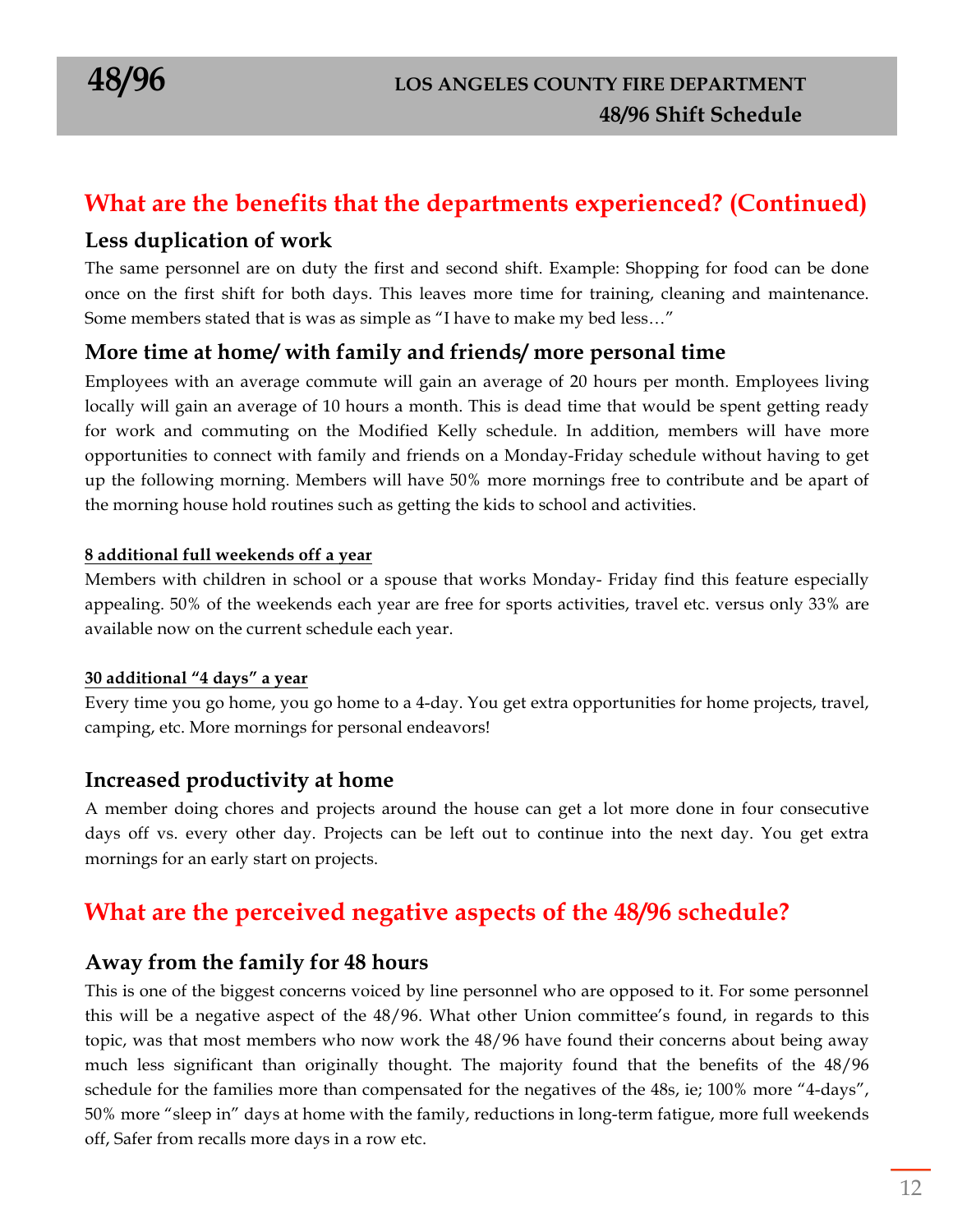#### **What are the perceived negative aspects of the 48/96 schedule?**

#### **Employees live further away**

*The positive aspect to the 48/96 on this issue is***,** *it gives our employees an option in choosing where to raise their families in both DESIRABLE and AFFORDABLE locations. With the rising home prices and COLA in SoCal, many of our members are forced to live further away.*

Because of the greater flexibility the 48/96 offers, it is possible that some members of the Los Angeles County Fire Department will chose to move further from Los Angeles County. *Although the departments contacted found that the vast majority of personnel don't relocate because of a schedule change.*

The issue of members living out of the area is a real issue in metropolitan fire departments with any schedule and is largely based on the economy and cost of housing. As the economy improves it is very likely that the problem will worsen independent of the schedule that we work.

In regards to *off duty response* to large-scale emergencies, having employees living out of the area can be a benefit. Examples could be, a terrorist attack or major earth quake effecting Los Angeles County. In both cases a large percentage of employees will only report to work after they have secured their families and homes. If the majority of employees live in the affected area, off-duty response could be greatly delayed and small in numbers of personnel. On the other hand, employees living outside the affected area will likely respond to assist, as the concerns for family and homes will be minimal compared to those living in the affected area.

**Departments also found that employees living long distances are better rested with the 48/96.**

#### **Complication of personal issues**

Some members face unique issues in regards to childcare, child custody, care of an elderly parent or care of sick family members. **These can be difficult and challenging issues under any circumstances.** Any change in scheduling may cause stress and anxiety. It has been reassuring to hear that most families have found acceptable alternatives with the 48/96. For many, working 48/96 improved their situation, in part because the schedule is more regular and predictable, and results in fewer exchanges of children/elderly when care issues are involved.

#### **Child Custody**

We have heard concerns from both sides. Those with custody issues that really welcome the schedule change and those who do not welcome a schedule change. What we have learned, is that it is a case-bycase individual issue that is extremely varied. There are no blanket negative and positives that could address this. Each individual who has a custody challenge is going to experience something different. Of course it should fill us with apprehension to hear this could negatively affect a few with the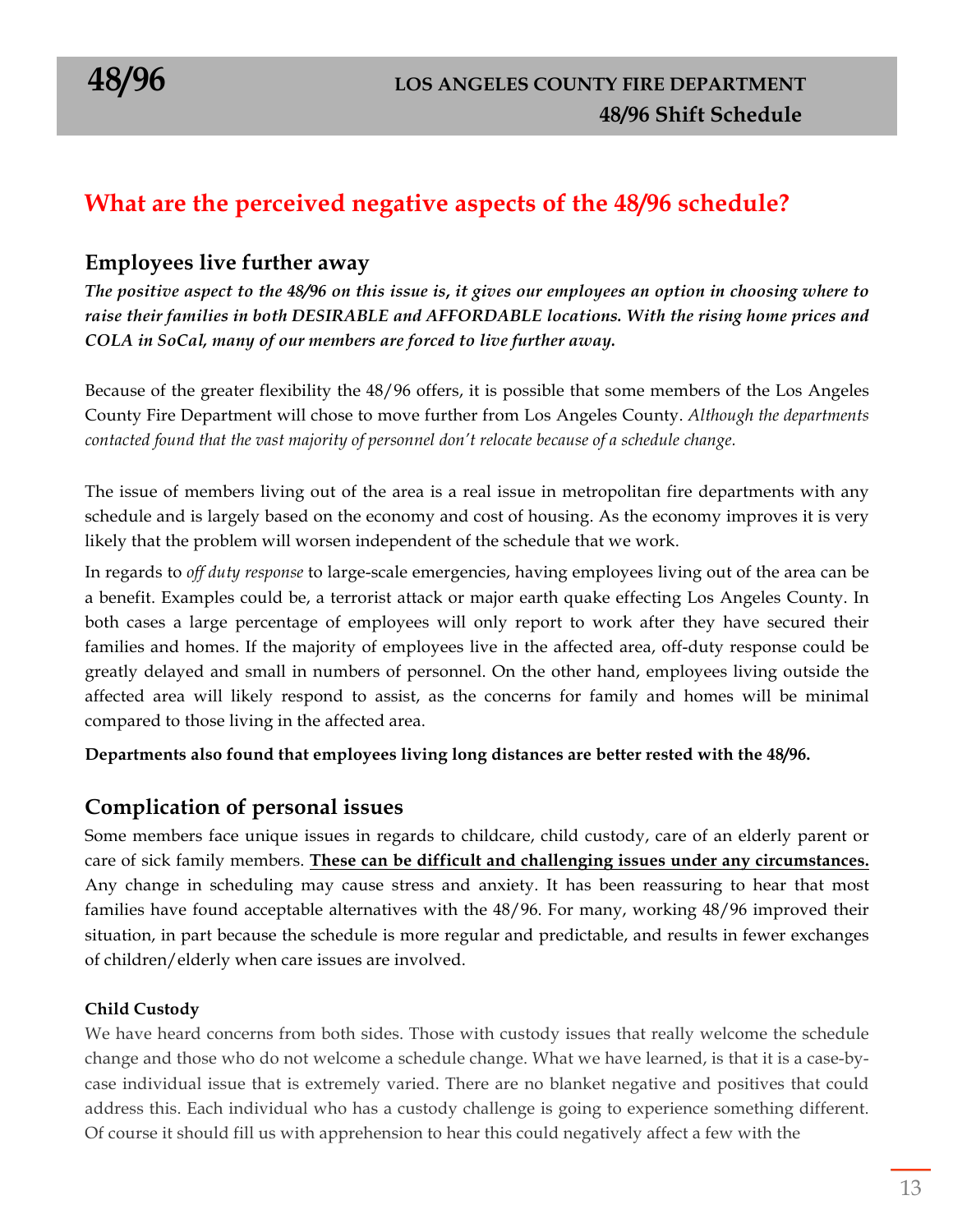#### **Complication of personal issues (continued)**

proposed trial shift-schedule, but chances are throughout our careers in this department we've already encountered many different schedule changes. From the 56-hour week when we started our new careers, to the 4/10 of prevention, to the 40-hour week in the camps, not to mention just routine switching from A to B to C shifts. **Whether it's caused by bids, promotions, details, recalls, and even strike team assignments: schedule change is already common place in our department.**

A question that needs to be further discussed is; **Wouldn't it be great if your schedule could change in a way that helped your family tremendously?** For many divorced families throughout California, the 48/96 schedule was something that proved to benefit them greatly, in part because the schedule has been quoted as being **"…more regular and predictable…", "…resulting in less exchanges of children when care issues or custody were involved…" "…more family time…"**

Firefighters with young children, whose ex-spouses work Monday-Friday, will still have to find 1-2 days a week of childcare in either schedule, but with 48/96 the days will be consecutive instead of split up like they are now. Employees who share child custody will also benefit significantly from 48/96 since there are twice as many weekends off and most custody is given over the weekends while the children are out of school.

All of this is in addition to the changes that will benefit every family: **more mornings waking up at home, more consecutive days for vacations and outings, safer from recalls more than 1 day in a row and Less Long-term fatigue so that you can be more mentally present when you're home.** These are all actual experiences that have been realized from other departments that chose to try a different schedule. Schedules like the 48/96 is nothing new and has been around and transitioned to for hundreds of departments for well over a decade. Many of those firefighters felt the same apprehension, but a majority of them emerged very satisfied with the outcomes.

#### **Difficult for administration to contact personnel when working Sat/Sun rotation**

Once every six weeks a shift will work both Saturday and Sunday. This means there is a ten day period when shift personnel will not be on duty to meet with those working a typical 40 hour work week (fire administration, vendors, etc.) This has become less of a problem with the advent of E-mail and voice mail.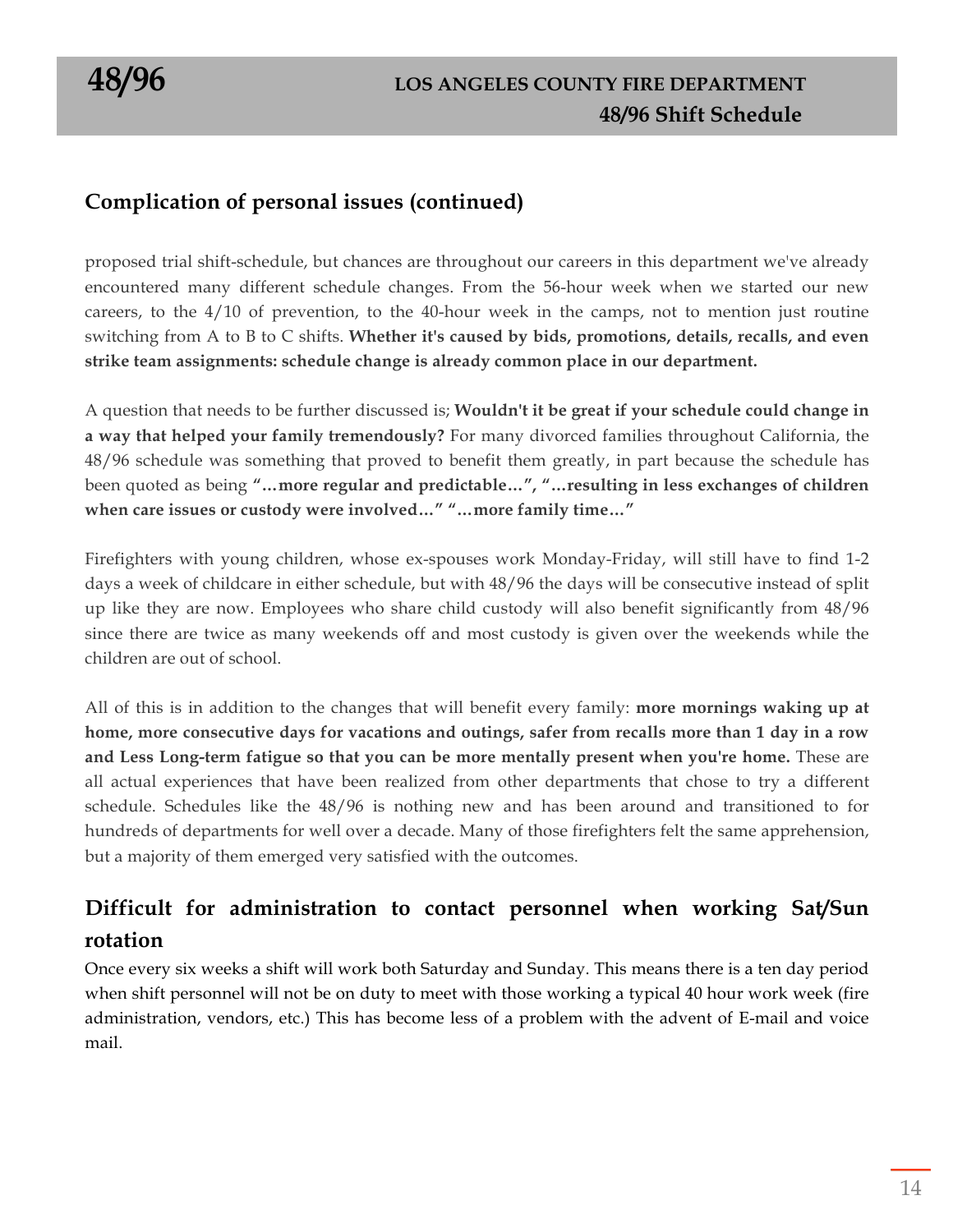### **How will the 48/96 schedule affect current policies and procedures?**

**The schedule will have little effect on current policies and procedures.** For the purposes of daily work routines, vacation leave, sick leave, Comp time, overtime, or any other policies/procedures, **each twenty-four hour shift is considered one shift.**

Example: a member takes off two consecutive shifts for vacation. Overtime for each 24- hour shift is filled separately. Our existing policies and procedures can be applied to the 48/96 schedule without too many modifications. Expectations and standards will not change. Example: awake, in uniform and properly groomed by 10:00 am for each shift.

#### **Maximum Shift Policy**

We recommend that the 5 Shift Maximum remain in place but increase the 7 Shift "Voluntary" maximum to 8 Shifts so that those who choose to work Overtime for one of their entire 4 days (4 OT in one weeks time) can do so with out burning any of their regular shifts and still have 4 Four-days remaining in the month.

#### **Recalls**

No one likes recalls. A schedule change isn't going to magically fix our recall/staffing woes. We can all agree on factors that have gotten us to our continued staffing crisis...lack of hiring, excessive injuries, people playing the recall games, increased weather staffing, the Card File hates us.....They seem to keep getting worse and will continue to until our department and The County addresses and reforms some of our systemic shortfalls. In 2017/2018 we saw 27,059 recalls. This past recall year for 2018/2019 (July-July) we experienced 31,578 recalls. The only solution is to adequately staff. Whatever you want to "hang your hat" on for why recalls are the way they are is fine, the fact is, recalls are trending worse. We've been promised that the current recall environment won't last forever and will eventually get better hoping that current staffing crisis wont last forever and recalls will subside. Until that happens and staffing equalizes, what if we were to show you a schedule that would help navigate this new staffing environment providing for more consistency, predictability, and **SAFETY FOR MORE DAYS OFF IN A ROW**? 48/96 allows us to be safe from recall more consecutive days in a row than our current schedule.

The 48/96 schedule has the ability to transcend both good and bad staffing patterns over the course of your career. 48/96 doesn't create more "recallable days" than our current schedule and certainly doesn't mean that you are up for all 3 days of your 4 day. You are still up for recall the same number of days, on average over a month, like our current schedule. Where 48/96 makes significant changes is that you are SAFE from recall more days in a row and it consolidates the recallable days making it more predictable and consistent. Our current schedule only keeps you safe for 1 day….that's no way to live.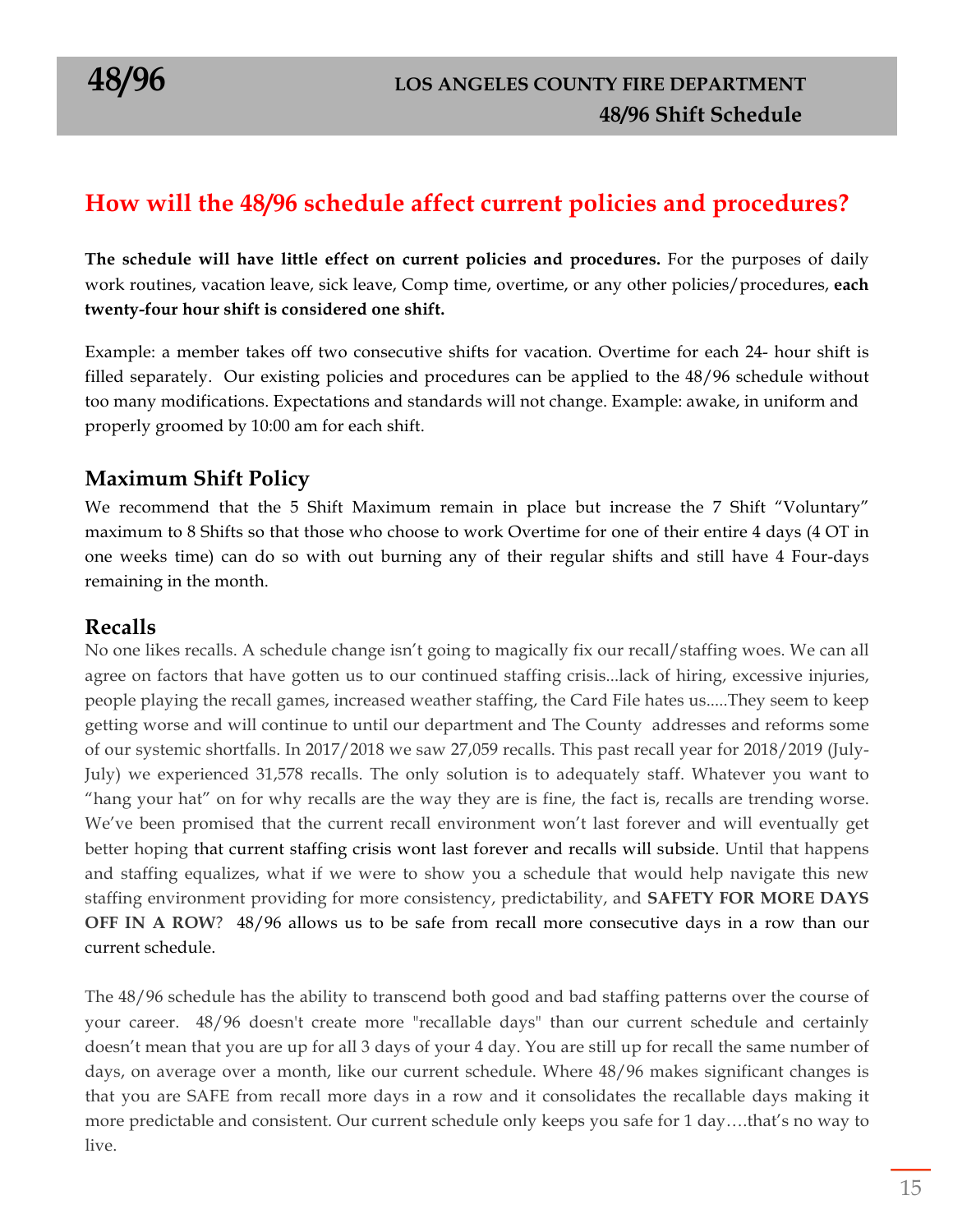#### **Recalls (Continued)**

The proposed 48/96 recall policy can be approached 3 different ways. Currently a member is up for recall the first 3 days of his/her four-day and first day of the 2-day. With the 48/96 there are 3 options to consider. Either way, this all boils down to a TRIAL. If the TRIAL proves that it doesn't work for the majority, then we go back to business and usual.... **The chosen recall system with 48/96 will ultimately be a labor/management decision, but here are the options for you to consider.**

#### **RECALL OPTION # 1- (BOOK-END DAYS):**

- Up for recall on your "bookend" days of your 4 day.
- Your recall days are considered Back to Back. For example, if you get recalled on Tuesday in the scenario below, you are not up for recall on the following Friday.
- "Hard" Safe for your middle 2 days
- Allows for you to be safe from recalls 2-3 days in a row.
- Up for recall across the opposite 2 shifts, This distributes recalls in the event that all the "Must-Fills" happen to be on the same opposite shift.
- Reduce the times that a member will have to come back into work breaking up their four-day. **Negatives:** Get recalled into a 72.

| Sunday                                           | Monday                                           | Tuesday         | Wednesday                                       | Thursday                                         | Friday                              | Saturday                                         |
|--------------------------------------------------|--------------------------------------------------|-----------------|-------------------------------------------------|--------------------------------------------------|-------------------------------------|--------------------------------------------------|
| <b>SAFE</b>                                      | <b>SAFE</b>                                      | <b>RECALLED</b> | A                                               | A                                                | <b>SAFE</b><br><b>UNLESS</b><br>B2B | <b>SAFE</b>                                      |
| <b>SAFE</b>                                      | <b>UP FOR</b><br><b>RECALL OR</b><br><b>SAFE</b> | A               | A                                               | <b>UP FOR</b><br><b>RECALL OR</b><br><b>SAFE</b> | <b>SAFE</b>                         | <b>SAFE</b>                                      |
| <b>UP FOR</b><br><b>RECALL OR</b><br><b>SAFE</b> | A                                                | A               | <b>UPFOR</b><br><b>RECALL OR</b><br><b>SAFE</b> | <b>SAFE</b>                                      | <b>SAFE</b>                         | <b>UP FOR</b><br><b>RECALL OR</b><br><b>SAFE</b> |
| A                                                | A                                                | <b>RECALLED</b> | <b>SAFE</b>                                     | <b>SAFE</b>                                      | <b>SAFE</b><br><b>UNLESS</b><br>B2B | Δ                                                |
| Д                                                | <b>UP FOR</b><br><b>RECALL OR</b><br><b>SAFE</b> | <b>SAFE</b>     | <b>SAFE</b>                                     | <b>UP FOR</b><br><b>RECALL OR</b><br><b>SAFE</b> | A                                   | Δ                                                |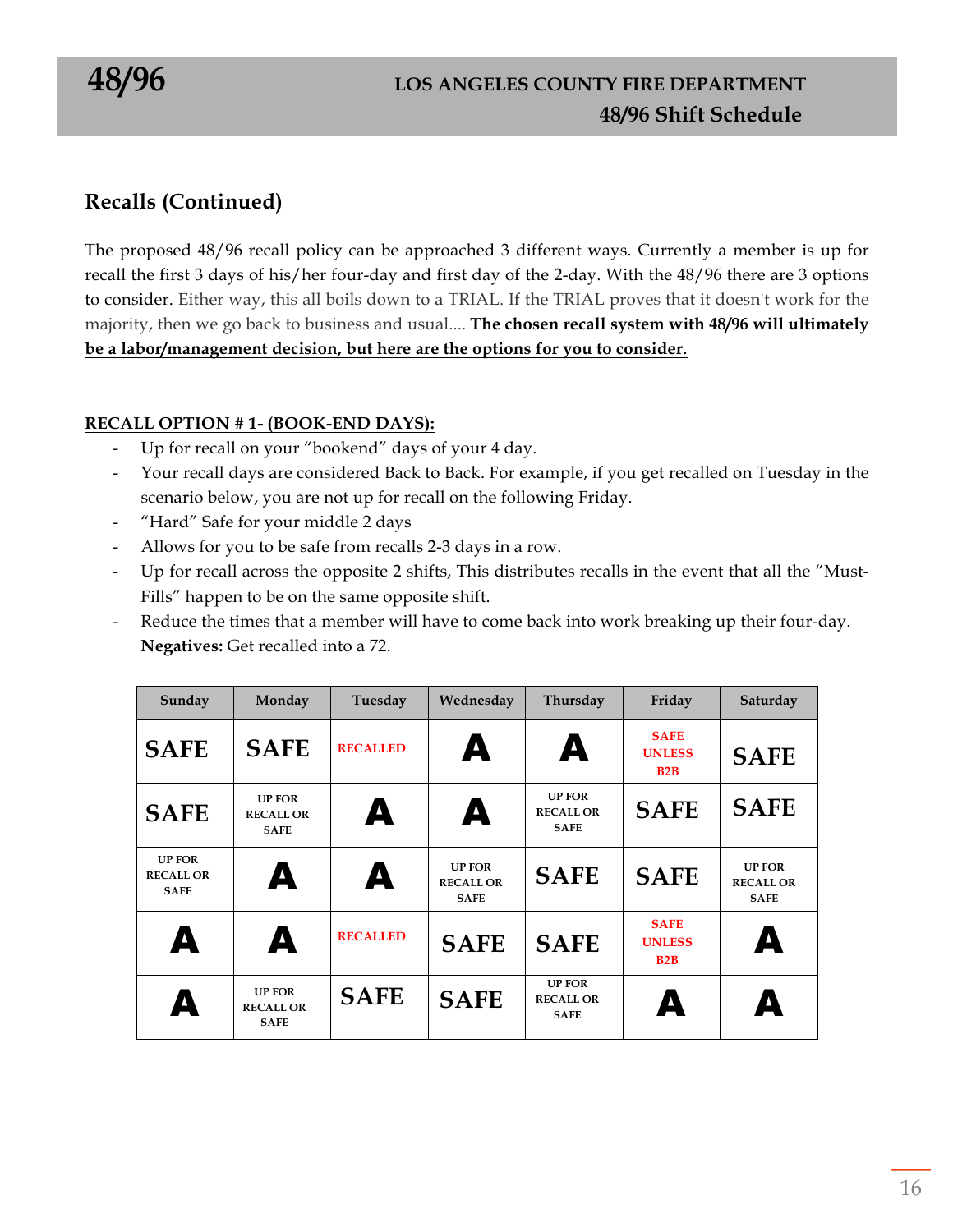#### **RECALL OPTION # 2 (FIRST TWO DAYS):**

- Up for recall the first 2 days of your 4 day.
- Your recall days are considered Back to Back. For example, if you get recalled on Friday in the Scenario below, you are not up for recall on the adjacent Saturday.
- "Hard" Safe for your last 2 days
- Allows for you to be safe from recalls 2-3 days in a row.
- Reduce the times that a member will have to come back into work breaking up their four-day. **Negatives:** Get recalled into a 72 if recalled on the 1st day. Have to drive back in from home if recalled on the 2nd day

Up for recall on always the same opposite shift. For example, if you are an A shifter, you are up for recall always on a B shift and never C Shift.

| Sunday                                           | Monday                                           | Tuesday                                          | Wednesday                                        | Thursday                                         | Friday                                           | Saturday                            |
|--------------------------------------------------|--------------------------------------------------|--------------------------------------------------|--------------------------------------------------|--------------------------------------------------|--------------------------------------------------|-------------------------------------|
| <b>UP FOR</b><br><b>RECALL OR</b><br><b>SAFE</b> | <b>SAFE</b>                                      | <b>SAFE</b>                                      | A                                                | A                                                | <b>RECALLED</b>                                  | <b>SAFE</b><br><b>UNLESS</b><br>B2B |
| <b>SAFE</b>                                      | <b>SAFE</b>                                      | A                                                | A                                                | <b>UP FOR</b><br><b>RECALL OR</b><br><b>SAFE</b> | <b>UP FOR</b><br><b>RECALL OR</b><br><b>SAFE</b> | <b>SAFE</b>                         |
| <b>SAFE</b>                                      | A                                                | A                                                | <b>UP FOR</b><br><b>RECALL OR</b><br><b>SAFE</b> | <b>UP FOR</b><br><b>RECALL OR</b><br><b>SAFE</b> | <b>SAFE</b>                                      | <b>SAFE</b>                         |
| A                                                | A                                                | <b>SAFE</b><br><b>UNLESS</b><br>B2B              | <b>RECALLED</b>                                  | <b>SAFE</b>                                      | <b>SAFE</b>                                      | Δ                                   |
| Д                                                | <b>UP FOR</b><br><b>RECALL OR</b><br><b>SAFE</b> | <b>UP FOR</b><br><b>RECALL OR</b><br><b>SAFE</b> | <b>SAFE</b>                                      | <b>SAFE</b>                                      | A                                                | Δ                                   |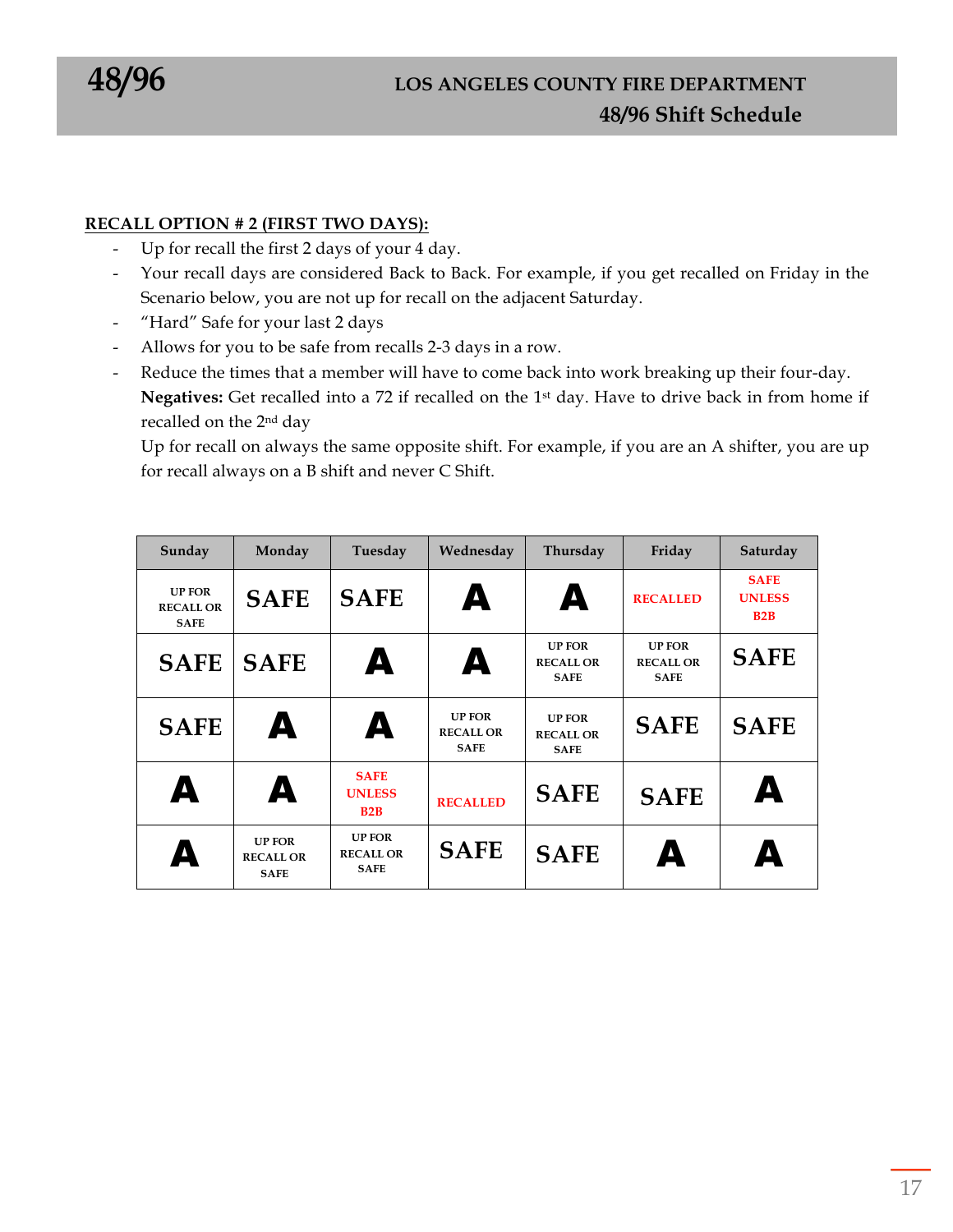#### **RECALL OPTION # 3 (MIDDLE TWO DAYS)**

- Up for recall on the middle days of your 4 day.
- Your recall days are considered Back to Back. For example, if you get recalled on Wednesday in the scenario below, you are not up for recall on the adjacent Thursday.
- Does not force you into a 72.
- Up for recall across the opposite 2 shifts, This distributes recalls in the event that all the "Must-Fills" happen to be on the same opposite shift.

**Negatives:** Only safe for one day. Get recalled in the middle of your 4 day. Have to drive back in from home.

| Sunday                                           | Monday                                           | Tuesday                                          | Wednesday                                        | Thursday                            | Friday                                           | Saturday                                         |
|--------------------------------------------------|--------------------------------------------------|--------------------------------------------------|--------------------------------------------------|-------------------------------------|--------------------------------------------------|--------------------------------------------------|
| <b>UP FOR</b><br><b>RECALL OR</b><br><b>SAFE</b> | <b>UP FOR</b><br><b>RECALL OR</b><br><b>SAFE</b> | <b>SAFE</b>                                      | A                                                | A                                   | <b>SAFE</b>                                      | <b>UP FOR</b><br><b>RECALL OR</b><br><b>SAFE</b> |
| <b>UP FOR</b><br><b>RECALL OR</b><br><b>SAFE</b> | <b>SAFE</b>                                      | A                                                | A                                                | <b>SAFE</b>                         | <b>UP FOR</b><br><b>RECALL OR</b><br><b>SAFE</b> | <b>UP FOR</b><br><b>RECALL OR</b><br><b>SAFE</b> |
| <b>SAFE</b>                                      | A                                                | A                                                | <b>SAFE</b>                                      | <b>SAFE</b><br><b>UNLESS</b><br>B2B | <b>RECALLED</b>                                  | <b>SAFE</b>                                      |
| A                                                | A                                                | <b>SAFE</b>                                      | <b>RECALLED</b>                                  | <b>SAFE</b><br><b>UNLESS</b><br>B2B | <b>SAFE</b>                                      | Δ                                                |
| Δ                                                | <b>SAFE</b>                                      | <b>UP FOR</b><br><b>RECALL OR</b><br><b>SAFE</b> | <b>UP FOR</b><br><b>RECALL OR</b><br><b>SAFE</b> | <b>SAFE</b>                         | A                                                | A                                                |

#### **Constant Staffing (OT) Potential**

There is **NO** evidence that constant staffing (OT) availability would be reduced. All the other departments that migrated to the 48/96 **experienced no reduction of overtime**. Vacancies, details, staffing, fire assignments, training courses, and "Life Events" will still happen as they do now. People will still be taking days off allowing for OT opportunities.

#### **Training**

Although some of the departments that have switched to the 48/96 have had short adjustment periods to get accustomed to the new schedule, once the "switch" was completed they have seen **no negative impact** on the scheduling. This is due in part to the fact that we will not change the number of days/weekdays we work per month. In our department we believe that the 48/96 schedule will have a positive effect on scheduling training due in part to increased continuity of companies, due to a reduction of employees regularly shift trading to work 48s and 72s and possible reductions in sick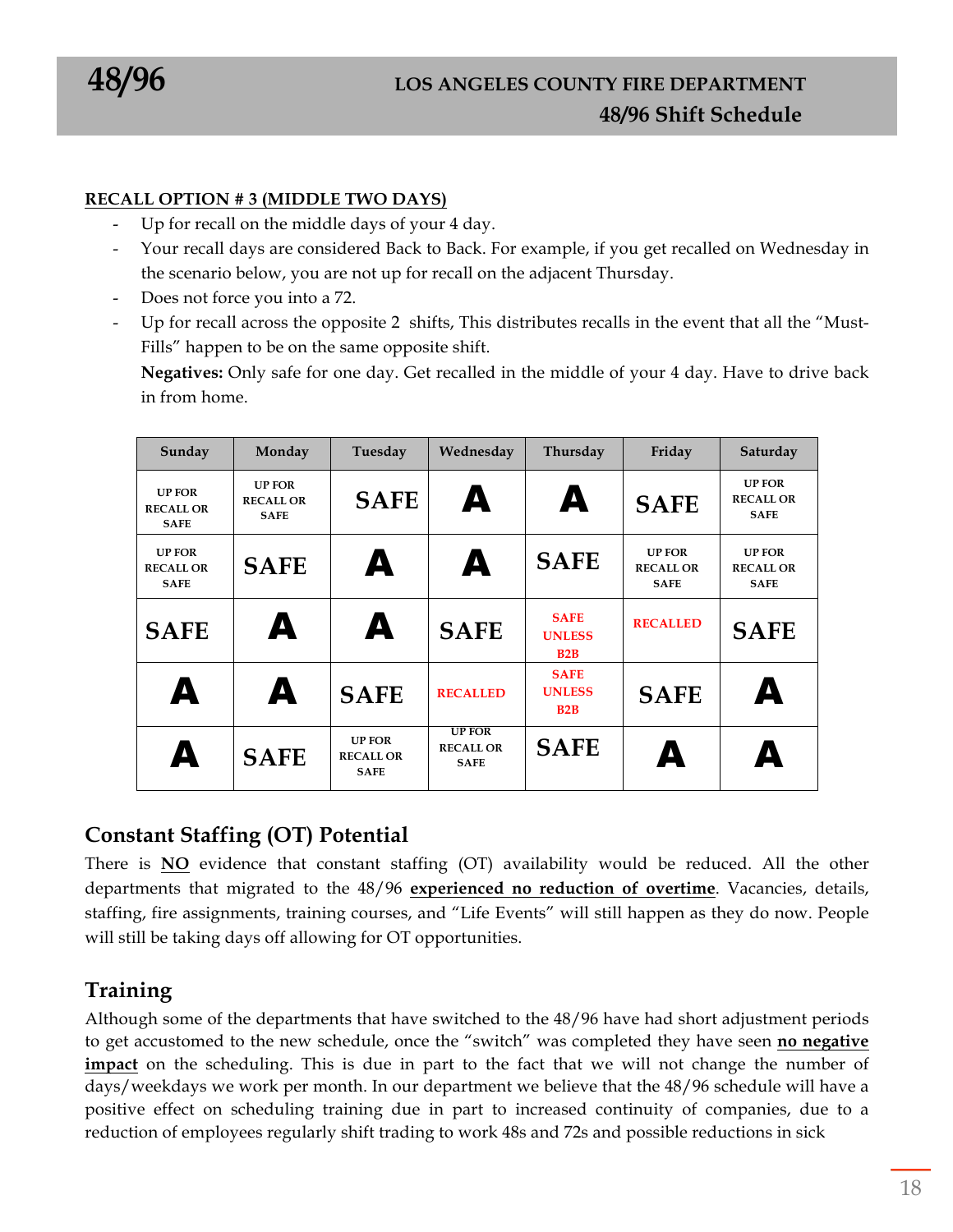#### **Training (continued)**

leave use. Some departments working the 48/96 routinely schedule busy companies for mandatory training on the first shift of the 48 and the slower companies on day two. It is also believed that online Training compliance will be easier to accomplish with 2 consecutive shifts.

### **What would the departments that have implemented this schedule do differently?**

Many of the departments stated that they wished they had made the change earlier. They recommend using a 1-year trial period instead of a six-month. They would also allow those opposed to the schedule equal time to make presentations.

#### **Conclusion**

**The 48/96 Committee continues to believe the greatest testament to the 48/96 schedule comes from those who work the 48/96.** The fact is that the information from those working the 48/96 has been **overwhelmingly positive** and there are relatively few negative aspects to report.

**The Bottom line:** times have changed from 5, 10, 20 years ago. The Fire Service environment is being forced to adapt to new ideas and alternative ways of doing business. We are in the middle of some very exciting times for the Fire Service as generations integrate with new technologies and innovations. We are changing and adapting at an accelerated rate. It is up to us to step up, keep up, and embrace newer ideas that will allow the next generations to continue to carry the torch in this great profession. In Southern California, we are currently and will continue to be challenged more than ever with rising costs of living and housing, increasing traffic, and the difficulties managing work/life balances. The 48/96 schedule is one way the Los Angeles County Fire Department can meet the needs and challenges that face the current and next generations of Firefighters.

## REMEMBER, this is just a TRIAL...

Follow us on Facebook and Instagram to get the latest up to date info:





Facebook Instagram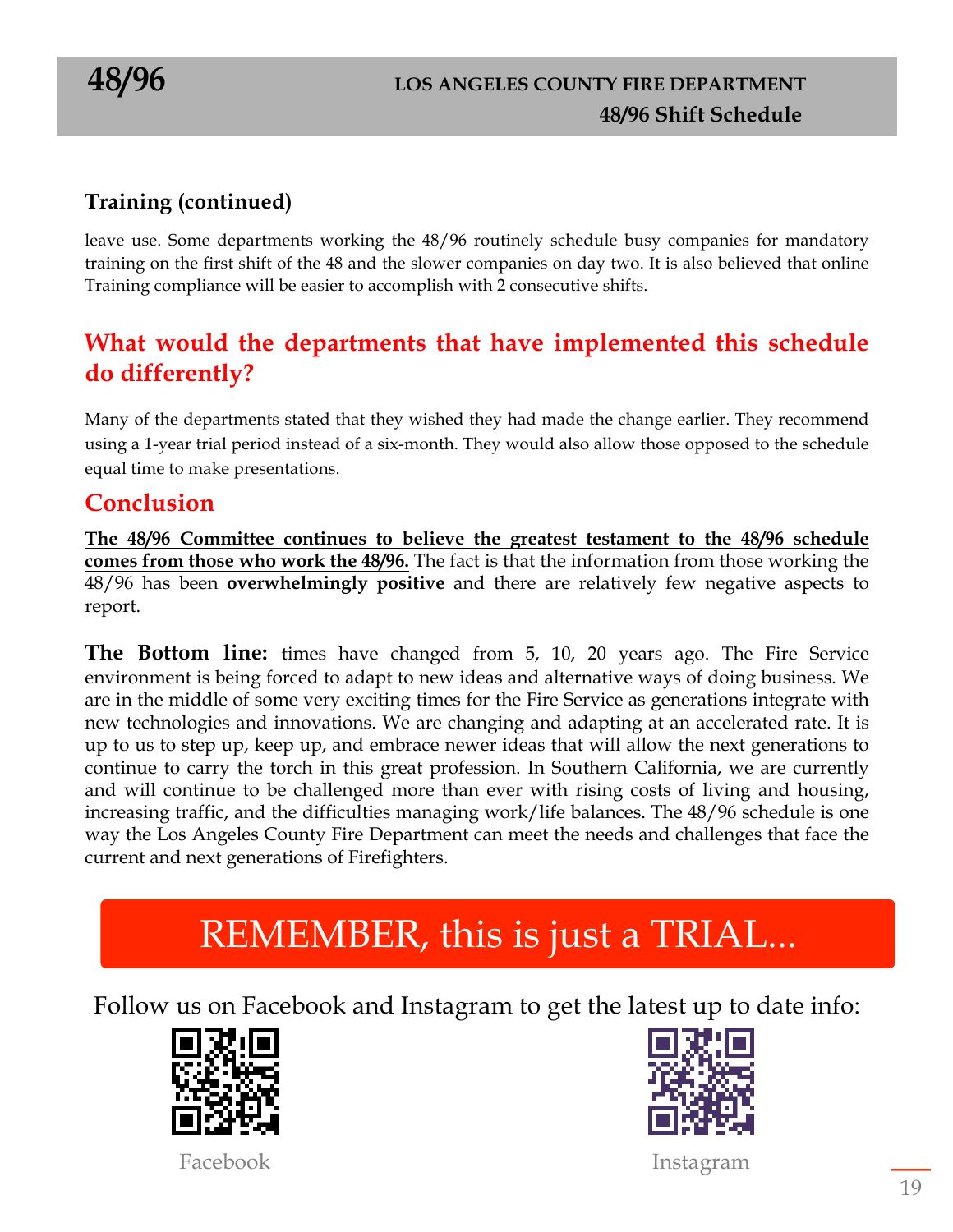## **Is Los Angeles County Fire Department "too big" to transition to a different schedule?**

It has been brought up by some, that our department is too large to transition to the 48/96 schedule. While our department may set precedence and be amongst the first of the Largest to go 48/96; it is not a factor. The Los Angeles County Fire Department is known as a leader in the Fire Service. We have always innovated and set trends. Transitioning to a different schedule is not an obstacle for an organization like ours. Our organization has an opportunity to be a leader among the larger Fire Departments to go 48/96. *Although we may be one large department, bonded by a common name, we really are just 22 small fire departments (22 Battalions).* Each of our battalions and divisions act like individual fire departments in almost all aspects. Many of the departments below have stations that average a 30-40 call volume a day and have very similar demographics.

#### **PARTIAL LIST OF DEPARTMENTS ON THE 48/96 SCHEDULE (BOLD LOCAL DEPARTMENTS)**

**La Verne Fire**

Albuquerque NM City Fire **Arcadia Fire Atascadero City Fire Atwater Fire Auburn City Fire** Barstow Fire **Big Bear Lake Fire** Boise City **Burbank Fire Cathedral City Fire** Central Fire (Burlingame & Hillsborough) **Chino Valley Fire District City of Folsom Fire** City of San Mateo Colton Fire Corte Madera Fire Donner Summit Fire Eagle River Fire Protection District CO **El Segundo Fire Flagstaff City** Fort Irwin Fire **Foster City Fire** Fresno City Fire Department **Glendale Fire** Half Moon Bay Fire **Hermosa Beach (Now LACOFD) Huntington Beach Fire** INEEL (Idaho National Engineering & Environmental Lab) Fire King County **LOS ANGELES COUNTY SHERIFF (ESD)** Las Vegas Fire & Rescue

Lake Valley Fire Larkspur Fire Loma Linda Fire **Manhattan Beach Fire Marin County Fire** Marinwood Fire Marion County Fire (Salem OR.) Menlo Park Fire **Mill Valley Fire Millbrae Fire Montebello City Fire** Norco City Fire North County Fire (Brisbane & Pacifica) North Lake Tahoe Fire North Las Vegas Fire **North Tahoe Fire** Northstar Fire **Novato Fire Orange County Fire Authority** Orinda Moraga Fire Palo Alto Fire **Pasadena Fire** Paso Robles City Fire Peoria City Piedmont City Fire Piner Ambulance Company - Napa **Rancho Cucamonga Fire Redondo Beach Fire** Reno Fire

Ross Valley Fire Sacramento City Sacramento Metro Salt Lake City Salt Lake County **San Bernardino City Fire San Bernardino County (Parts)** San Jose Fire San Mateo City Fire San Rafael Fire **Santa Barbara City Fire Santa Fe Springs City Fire** Sausalito Fire SeaTac City Fire South Marin Fire **South Pasadena Fire** South Placer Fire Protection District South San Francisco Fire Squaw Valley Fire Stockton City Tahoe Douglas Fire **Tiburon Fire Torrance City Fire**  Truckee Fire Twin Falls Union City Fire Vallejo Fire

**Rocklin Fire** 

Valley of the Moon Fire **Ventura City Fire Vernon Fire**